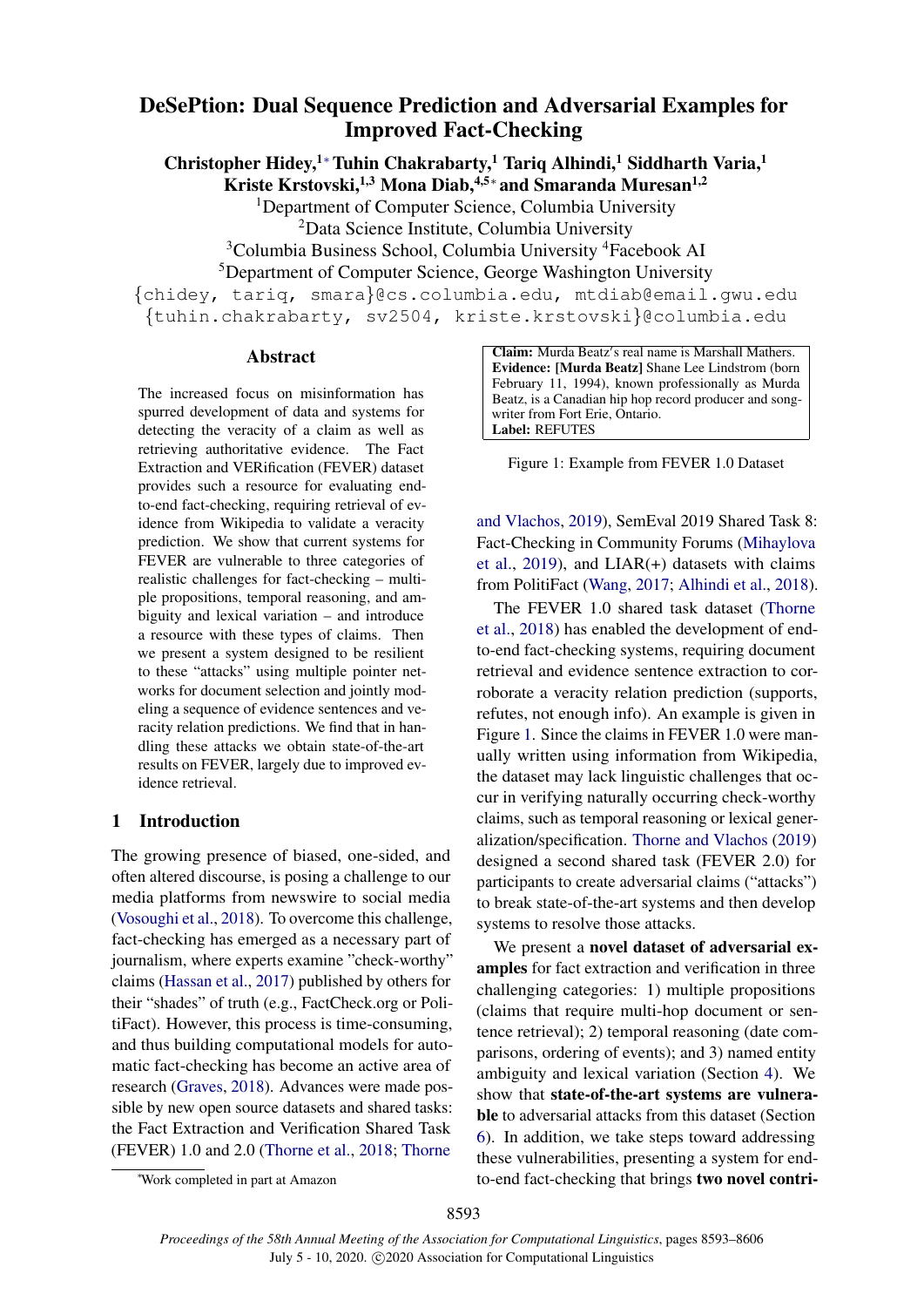butions using pointer networks: 1) a document ranking model; and 2) a joint model for evidence sentence selection and veracity relation prediction framed as a sequence labeling task (Section [5\)](#page-3-0). Our new system achieves state-of-the-art results for FEVER and we present an evaluation of our models including ablation studies (Section [6\)](#page-6-0). Data and code will be released to the community.<sup>[1](#page-1-1)</sup>

#### 2 Related Work

Approaches for predicting the veracity of naturallyoccurring claims have focused on statements factchecked by journalists or organizations such as PolitiFact.org [\(Vlachos and Riedel,](#page-11-4) [2014;](#page-11-4) [Alhindi](#page-9-2) [et al.,](#page-9-2) [2018\)](#page-9-2), news articles [\(Pomerleau and Rao,](#page-10-1) [2017\)](#page-10-1), or answers in community forums [\(Mi](#page-10-2)[haylova et al.,](#page-10-2) [2018,](#page-10-2) [2019\)](#page-10-0). However, those datasets are not suited for end-to-end fact-checking as they provide sources and evidence while FEVER [\(Thorne et al.,](#page-11-1) [2018\)](#page-11-1) requires retrieval.

Initial work on FEVER focused on a pipeline approach of retrieving documents, selecting sentences, and then using an entailment module [\(Malon,](#page-10-3) [2018;](#page-10-3) [Hanselowski et al.,](#page-9-3) [2018;](#page-9-3) [Tokala](#page-11-5) [et al.,](#page-11-5) [2019\)](#page-11-5); the winning entry for the FEVER 1.0 shared task [\(Nie et al.,](#page-10-4) [2019a\)](#page-10-4) used three homogeneous neural models. Other work has jointly learned either evidence extraction and question answering [\(Nishida et al.,](#page-10-5) [2019\)](#page-10-5) or sentence selection and relation prediction [\(Yin and Roth,](#page-11-6) [2018;](#page-11-6) [Hidey and Diab,](#page-9-4) [2018\)](#page-9-4); unlike these approaches, we use the same sequential evidence prediction architecture for both document and sentence selection, jointly predicting a sequence of labels in the latter step. More recently, [Zhou et al.](#page-11-7) [\(2019\)](#page-11-7) proposed a graph-based framework for multi-hop retrieval, whereas we model evidence sequentially.

Language-based adversarial attacks have often involved transformations of the input such as phrase insertion to distract question answering systems [\(Jia and Liang,](#page-9-5) [2017\)](#page-9-5) or to force a model to always make the same prediction [\(Wallace et al.,](#page-11-8) [2019\)](#page-11-8). Other research has resulted in adversarial methods for paraphrasing with universal replacement rules [\(Ribeiro et al.,](#page-10-6) [2018\)](#page-10-6) or lexical substitution [\(Alzantot et al.,](#page-9-6) [2018;](#page-9-6) [Ren et al.,](#page-10-7) [2019\)](#page-10-7). While our strategies include insertion and replacement, we focus specifically on challenges in factchecking. The task of natural language inference

<span id="page-1-1"></span><sup>1</sup>[https://github.com/chridey/](https://github.com/chridey/fever2-columbia) [fever2-columbia](https://github.com/chridey/fever2-columbia)

[\(Bowman et al.,](#page-9-7) [2015;](#page-9-7) [Williams et al.,](#page-11-9) [2018\)](#page-11-9) provides similar challenges: examples for numerical reasoning and lexical inference have been shown to be difficult [\(Glockner et al.,](#page-9-8) [2018;](#page-9-8) [Nie et al.,](#page-10-8) [2019b\)](#page-10-8) and improved models on these types are likely to be useful for fact-checking. Finally, [\(Thorne and Vla](#page-11-2)[chos,](#page-11-2) [2019\)](#page-11-2) provided a baseline for the FEVER 2.0 shared task with entailment-based perturbations. Other participants generated adversarial claims using implicative phrases such as "not clear" [\(Kim](#page-10-9) [and Allan,](#page-10-9) [2019\)](#page-10-9) or GPT-2 [\(Niewinski et al.,](#page-10-10) [2019\)](#page-10-10). In comparison, we present a diverse set of attacks motivated by realistic, challenging categories and further develop models to address those attacks.

#### <span id="page-1-3"></span>3 Problem Formulation and Datasets

We address the end-to-end fact-checking problem in the context of FEVER [\(Thorne et al.,](#page-11-1) [2018\)](#page-11-1), a task where a system is required to verify a claim by providing evidence from Wikipedia. To be successful, a system needs to predict both the correct veracity relation– supported (S), refuted (R), or not enough information (NEI)– and the correct set of evidence sentences (not applicable for NEI). The FEVER 1.0 dataset [\(Thorne et al.,](#page-11-1) [2018\)](#page-11-1) was created by extracting sentences from popular Wikipedia pages and mutating them with paraphrases or other edit operations to create a claim. Then, each claim was labeled and paired with evidence or the empty set for NEI. Overall, there are 185,445 claims, of which 90,367 are S, 40,107 are R, and 45,971 are NEI. [Thorne and Vlachos](#page-11-2) [\(2019\)](#page-11-2) introduced an adversarial set up for the FEVER 2.0 shared task – participants submitted claims to break existing systems and a system designed to withstand such attacks. The organizers provided a baseline of 1000 adversarial examples with negation and entailment-preserving/-altering transformations and this set was combined with examples from participants to form the FEVER 2.0 dataset. Table [1](#page-1-2) shows the partition of FEVER 1.0 and 2.0 data (hereafter FV1/FV2-train/dev/test).

<span id="page-1-2"></span>

| Dataset   | Train   | Dev.    | <b>Blind Test</b> |
|-----------|---------|---------|-------------------|
| FEVER 1.0 | 145.449 | 19.998  | 19.998            |
| FEVER 2.0 |         | 1 1 7 4 | 1.180             |

Table 1: FEVER Dataset Statistics

#### <span id="page-1-0"></span>4 Adversarial Dataset for Fact-checking

While the FEVER dataset is a valuable resource, our goal is to evaluate complex adversarial claims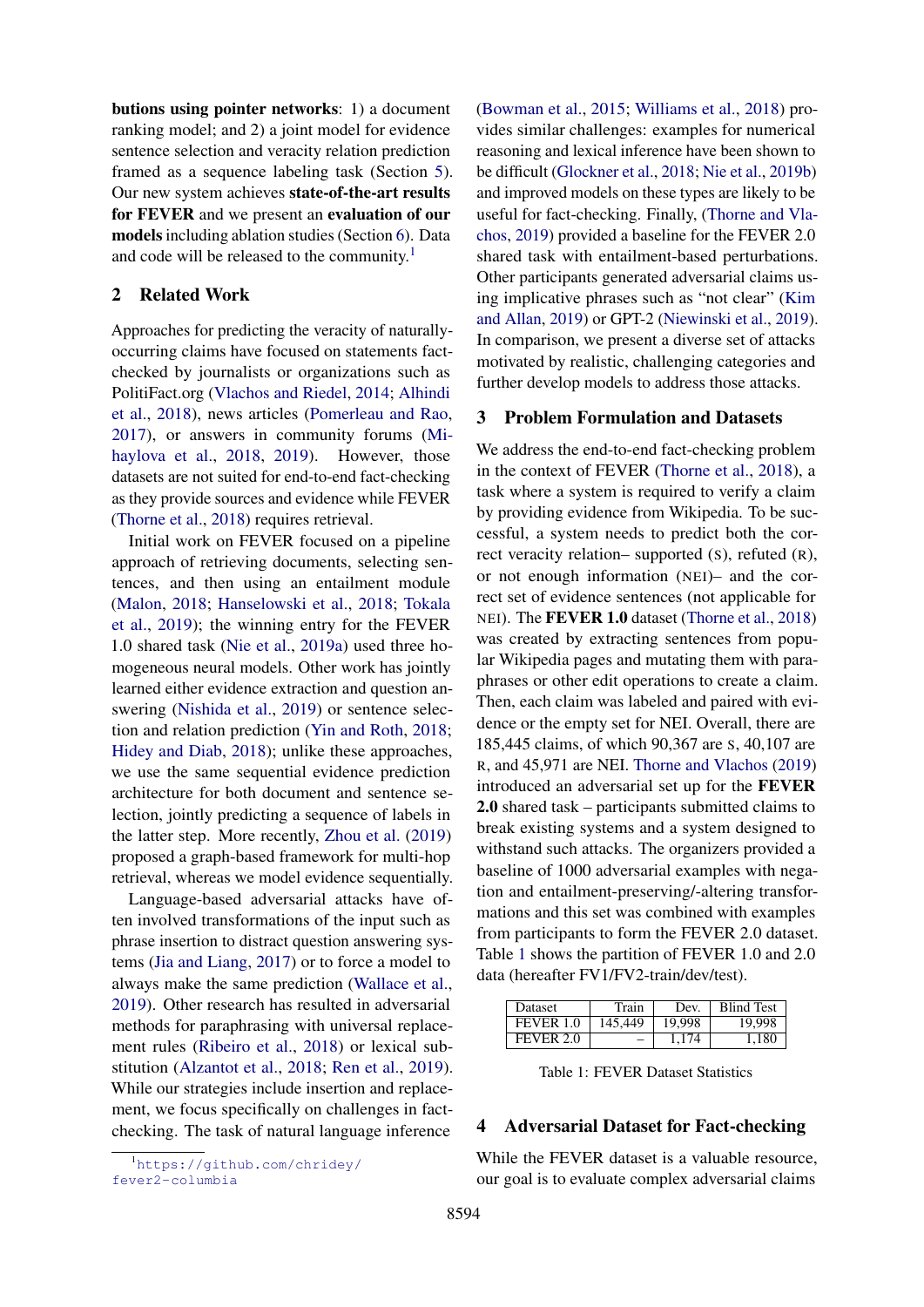which resemble check-worthy claims found in news articles, speeches, debates, and online discussions. We thus propose three types of attacks based on analysis of FV1 or prior literature: those using multiple propositions, requiring temporal and numerical reasoning, and involving lexical variation.

For the multi-propositional type, [Graves](#page-9-1) [\(2018\)](#page-9-1) notes that professional fact-checking organizations need to synthesise evidence from multiple sources; automated systems struggle with claims such as *"Lesotho is the smallest country in Africa."* In FV1 dev, 83.18% of S and R claims require only a single piece of evidence and 89% require only a single Wikipedia page. Furthermore, our previous work on FEVER 1.0 found that our model can fully retrieve 86% of evidence sentences from Wikipedia when only a single sentence is required, but the number drops to 17% when 2 sentences are required and 3% when 3 or more sentences are required [\(Hidey and Diab,](#page-9-4) [2018\)](#page-9-4).

For the second type, check-worthy claims are often numerical [\(Francis,](#page-9-9) [2016\)](#page-9-9) and temporal reasoning is especially challenging [\(Mirza and](#page-10-11) [Tonelli,](#page-10-11) [2016\)](#page-10-11). [Rashkin et al.](#page-10-12) [\(2017\)](#page-10-12) and [Jiang and](#page-10-13) [Wilson](#page-10-13) [\(2018\)](#page-10-13) showed that numbers and comparatives are indicative of truthful statements in news, but the presence of a date alone does not indicate its veracity. In FV1-dev, only 17.81% of the claims contain dates and 0.22% contain time information.[2](#page-2-0) To understand how current systems perform on these types of claims, we evaluated three stateof-the-art systems from FEVER 1.0 [\(Hanselowski](#page-9-3) [et al.,](#page-9-3) [2018;](#page-9-3) [Yoneda et al.,](#page-11-10) [2018;](#page-11-10) [Nie et al.,](#page-10-4) [2019a\)](#page-10-4), and examined the predictions where the systems disagreed. We found that in characterizing these predictions according to the named entities present in the claims, the most frequent types were numerical and temporal (such as percent, money, quantity, and date).

Finally, adversarial attacks for lexical variation, where words may be inserted or replaced or changed with some other edit operation, have been shown to be effective for similar tasks such as natural language inference [\(Nie et al.,](#page-10-8) [2019b\)](#page-10-8) and question answering [\(Jia and Liang,](#page-9-5) [2017\)](#page-9-5), so we include these types of attacks as well. For the fact-checking task, models must match words and entities across claim and evidence to make a veracity prediction. As claims often contain ambiguous entities [\(Thorne](#page-11-11) [and Vlachos,](#page-11-11) [2018\)](#page-11-11) or lexical features indicative

of credibility [\(Nakashole and Mitchell,](#page-10-14) [2014\)](#page-10-14), we desire models resilient to minor changes in entities [\(Hanselowski et al.,](#page-9-3) [2018\)](#page-9-3) and words [\(Alzantot](#page-9-6) [et al.,](#page-9-6) [2018\)](#page-9-6).

We thus create an adversarial dataset of 1000 examples, with 417 multi-propositional, 313 temporal and 270 lexically variational. Representative examples are provided in Appendix [A.](#page-11-12)

Multiple Propositions Check-worthy claims often consist of multiple propositions [\(Graves,](#page-9-1) [2018\)](#page-9-1). In the FEVER task, checking these claims may require retrieving evidence sequentially after resolving entities and events, understanding discourse connectives, and evaluating each proposition.

Consider the claim *"Janet Leigh was from New York and was an author."* The Wikipedia page [**Janet Leigh**] contains evidence that she was an author, but makes no mention of New York. We generate new claims of the CONJUNCTION type *automatically* by mining claims from FV1-dev and extracting entities from the subject position. We then combine two claims by replacing the subject in one sentence with a discourse connective such as "and." The new label is S if both original claims are S, R if at least one claim is R, and NEI otherwise.

While CONJUNCTION claims provide a way to evaluate multiple propositions about a single entity, these claims only require evidence from a single page; hence we create new examples requiring reasoning over multiple pages. To create MULTI-HOP examples, we select claims from FV1-dev whose evidence obtained from a single page *P* contains at least one other entity having a valid page *Q*. We then modify the claim by appending information about the entity which can be verified from *Q*. For example, given the claim *"The Nice Guys is a 2016 action comedy film."* we make a multi-hop claim by obtaining the page [Shane Black] (the director) and appending the phrase *"directed by a Danish screenwriter known for the film Lethal Weapon."*

While multi-hop retrieval provides a way to evaluate the S and R cases, composition of multiple propositions may also be necessary for NEI, as the relation of the claim and evidence may be changed by more general/specific phrases. We thus add ADDITIONAL UNVERIFIABLE PROPOSITIONS that change the gold label to NEI. We selected claims from FV1-dev and added propositions which have no evidence in Wikipedia (e.g. for the claim *"Duff McKagan is an American citizen,"* we can add the reduced relative clause *"born in Seattle"*).

<span id="page-2-0"></span><sup>2</sup>As determined by NER using Spacy: https://spacy.io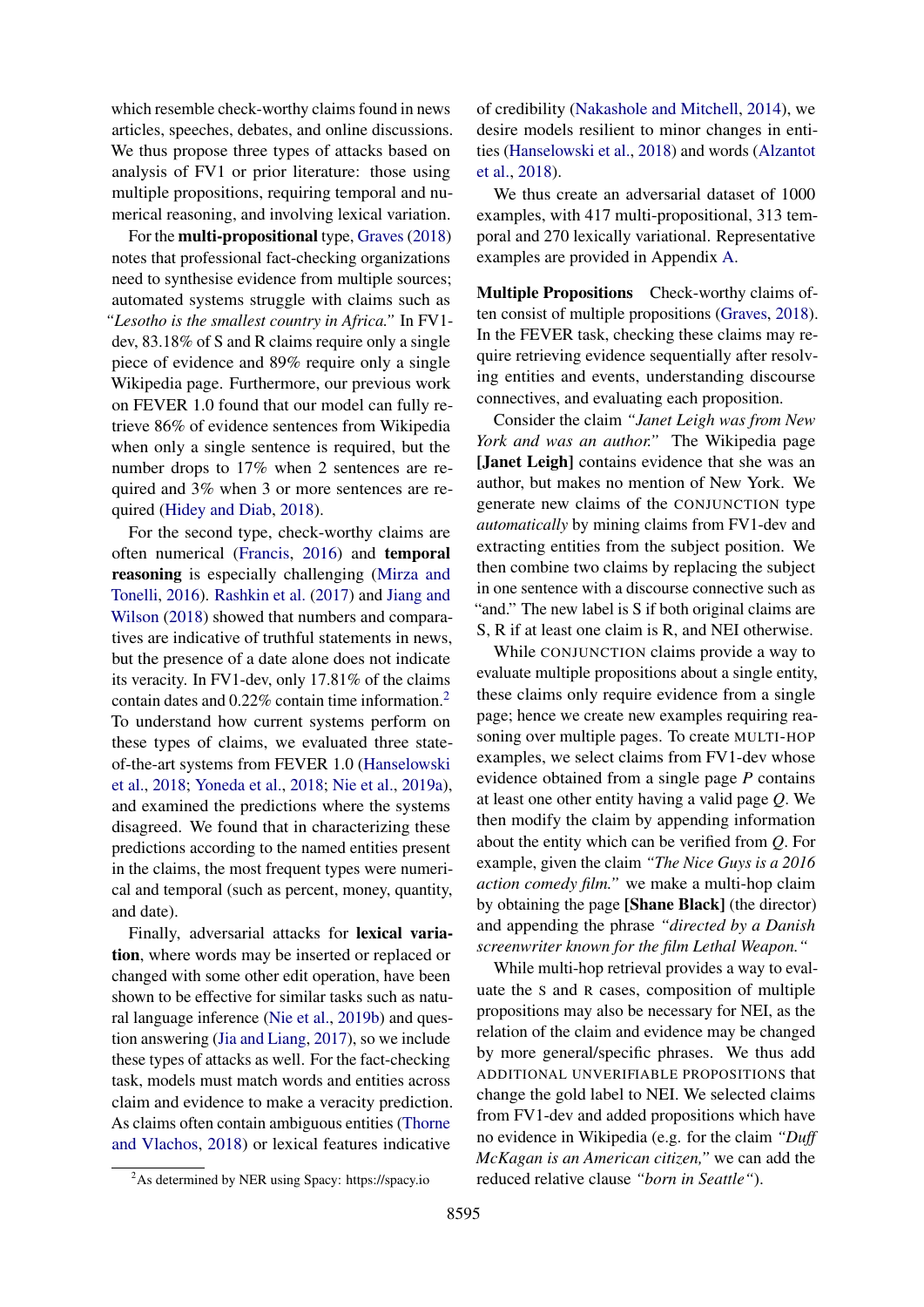Temporal Reasoning Many check-worthy claims contain dates or time periods and to verify them requires models that handle temporal reasoning [\(Thorne and Vlachos,](#page-11-13) [2017\)](#page-11-13).

In order to evaluate the ability of current systems to handle temporal reasoning we modify claims from FV1-dev. More specifically, using claims with the phrase "in <date>" we *automatically* generate seven modified claims using simple DATE MANIP-ULATION heuristics: arithmetic (e.g., *"in 2001"* → *"4 years before 2005"*), range (*"in 2001"* → *"before 2008"*), and verbalization (*"in 2001"*  $\rightarrow$  *"in the first decade of the 21st century"*).

We also create examples requiring MULTI-HOP TEMPORAL REASONING, where the system must evaluate an event in relation to another. Consider the S claim *"The first governor of the Indiana Territory lived long enough to see it become a state."* A system must resolve entity references (Indiana Territory and its first governor, William Henry Harrison) and compare dates of events (the admittance of Indiana in 1816 and death of Harrison in 1841). While multi-hop retrieval may resolve references, the model must understand the meaning of *"lived long enough to see"* and evaluate the comparative statement. To create claims of this type, we mine Wikipedia by selecting a page  $X$  and extracting sentences with the pattern "is/was/named the A of Y " (e.g. A is *"first governor"*) where Y links to another page. Then we manually create temporal claims by examining dates on  $X$  and  $Y$  and describing the relation between the entities and events.

#### Named Entity Ambiguity and Lexical Variation

As fact-checking systems are sensitive to lexical choice [\(Nakashole and Mitchell,](#page-10-14) [2014;](#page-10-14) [Rashkin](#page-10-12) [et al.,](#page-10-12) [2017\)](#page-10-12), we consider how variations in entities and words may affect veracity relation prediction.

ENTITY DISAMBIGUATION has been shown to be important for retrieving the correct page for an entity among multiple candidates [\(Hanselowski](#page-9-3) [et al.,](#page-9-3) [2018\)](#page-9-3). To create examples that contain ambiguous entities we selected claims from FV1-dev where at least one Wikipedia disambiguation page was returned by the Wikipedia python API.<sup>[3](#page-3-1)</sup> We then created a new claim using one of the documents returned from the disambiguation list. For example the claim *"Patrick Stewart is someone who does acting for a living."* returns a disambiguation page, which in turn gives a list of pages

#### <span id="page-3-1"></span>3 https://pypi.org/project/wikipedia/

# such as [Patrick Stewart] and [Patrick Maxwell Stewart].

Finally, as previous work has shown that neural models are vulnerable to LEXICAL SUBSTITUTION [\(Alzantot et al.,](#page-9-6) [2018\)](#page-9-6), we apply their genetic algorithm approach to replace words via counter-fitted embeddings. We make a claim adversarial to a model fine-tuned on claims and gold evidence by replacing synonyms, hypernyms, or hyponyms, e.g. *created*  $\rightarrow$  *established*, *leader*  $\rightarrow$  *chief*. We manually remove ungrammatical claims or incorrect relations.

### <span id="page-3-0"></span>5 Methods

Verifying check-worthy claims such as those in Section [4](#page-1-0) requires a system to 1) make sequential decisions to handle multiple propositions, 2) support temporal reasoning, and 3) handle ambiguity and complex lexical relations. To address the first requirement we make use of a pointer network [\(Vinyals et al.,](#page-11-14) [2015\)](#page-11-14) in two novel ways: i) to rerank candidate documents and ii) to jointly predict a sequence of evidence sentences and veracity relations in order to compose evidence (Figure [3\)](#page-4-0). To address the second we add a post-processing step for simple temporal reasoning. To address the third we use rich, contextualized representations. Specifically, we fine-tune BERT [\(Devlin et al.,](#page-9-10) [2019\)](#page-9-10) as this model has shown excellent performance on related tasks and was pre-trained on Wikipedia.

<span id="page-3-2"></span>

Figure 2: Our FEVER pipeline: 1) Retrieving Wikipedia pages by selecting an initial candidate set (1a) and ranking the top  $D$  (1b); 2) Identifying the top N sentences; 3) Predicting supports, refutes, or not enough info. Dashed arrows indicate fine-tuning steps.

Our full pipeline is presented in Figure [2.](#page-3-2) We first identify an initial candidate set of documents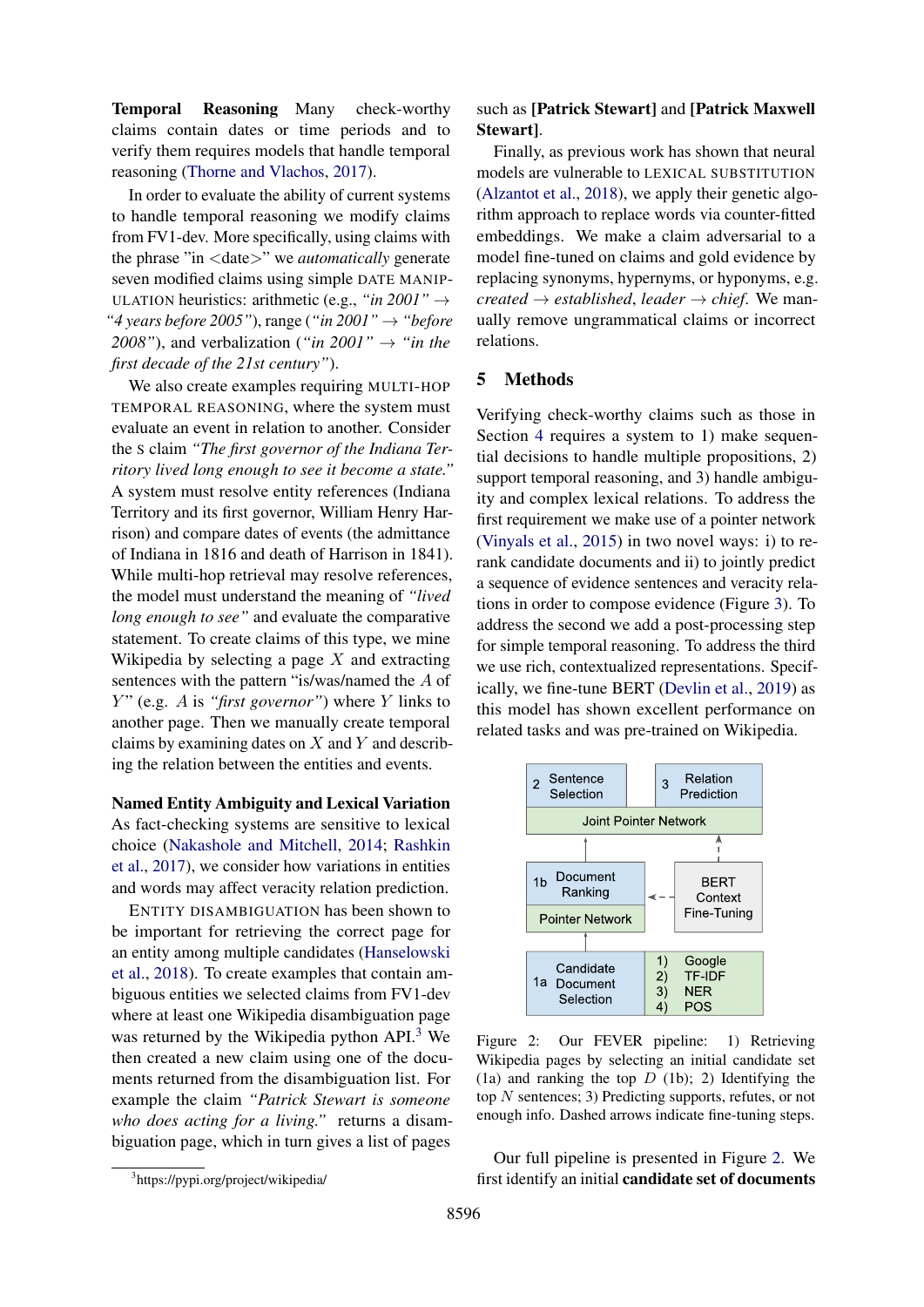<span id="page-4-0"></span>

Figure 3: Pointer network architecture. Claim and evidence (page title or sentence) are embedded with BERT and evidence is sequentially predicted (for sentence selection the relation sequence is jointly predicted).

(1a) by combining the top  $M$  pages from a TF-IDF search using DrQA [\(Chen et al.,](#page-9-11) [2017\)](#page-9-11) with pages from the approach of [Chakrabarty et al.](#page-9-12) [\(2018\)](#page-9-12), which provides results from Google search and predicted named entities and noun phrases. Then, we perform document ranking by selecting the top  $D < M$  pages with a pointer network (1b). Next, an N-long sequence of evidence sentences (2) and veracity relation labels (3) are predicted jointly by another pointer network.

Prior to training, we fine-tune BERT for document and sentence ranking on claim/title and claim/sentence pairs, respectively. Each claim and evidence pair in the FEVER 1.0 dataset has both the title of the Wikipedia article and at least one sentence associated with the evidence, so we can train on each of these pairs directly. For the claim *"Michelle Obama's husband was born in Kenya"*, shown in Figure [3,](#page-4-0) we obtain representations by pairing this claim with evidence sentences such as *"Obama was born in Hawaii"* and article titles such as [Barack Obama].

The core component of our approach is the pointer network, as seen in Figure [3.](#page-4-0) Unlike our previous work [\(Hidey and Diab,](#page-9-4) [2018\)](#page-9-4), we use the pointer network to re-rank candidate documents and jointly predict a sequence of evidence sentences and relations. Given a candidate set of evidence (as either document titles or sentences) and a respective fine-tuned BERT model, we extract

features for every claim  $c$  and evidence  $e_p$  pair by summing the [CLS] embedding for the top 4 layers (as recommended by [Devlin et al.](#page-9-10) [\(2019\)](#page-9-10)):

<span id="page-4-3"></span>
$$
m_p = BERT(c, e_p) \tag{1}
$$

Next, to select the top  $k$  evidence, we use a pointer network over the evidence for claim  $c$  to extract evidence recurrently by computing the extraction probability  $P(p_t|p_0 \cdots p_{t-1})$  for evidence  $e_p$  at time  $t < k$ . At time t, we update the hidden state  $z_t$  of the pointer network decoder. Then we compute the weighted average  $h_t^q$  $t<sub>t</sub><sup>q</sup>$  of the entire evidence set using  $q$  hops over the evidence [\(Vinyals](#page-11-15) [et al.,](#page-11-15) [2016;](#page-11-15) [Sukhbaatar et al.,](#page-10-15) [2015\)](#page-10-15):[4](#page-4-1)

<span id="page-4-5"></span>
$$
\alpha_t^o = \text{softmax}(v_h^T \tanh(W_g m_p + W_a h_t^{o-1}))
$$
  

$$
h_t^o = \sum_j \alpha_t^o W_g m_j
$$
 (2)

We concatenate  $m_p$  and  $h_t^q$  $t<sub>t</sub><sup>q</sup>$  and use a multi-layer perceptron (MLP) to predict  $p_t$ . The loss is then:

<span id="page-4-4"></span>
$$
\mathcal{L}(\theta_{ptr}) = -1/k \sum_{t=0}^{k-1} \log P_{\theta_{ptr}}(p_t|p_{0:t-1}) \quad (3)
$$

We train on gold evidence and perform inference with beam search for both document ranking (Section [5.1\)](#page-4-2) and joint sentence selection and relation prediction (Section [5.2\)](#page-5-0).

### <span id="page-4-2"></span>5.1 Document Ranking

In order to obtain representations as input to the pointer network for document ranking, we leverage the fact that Wikipedia articles all have a title (e.g. [Barack Obama]), and fine-tune BERT on title and claim pairs, in lieu of examining the entire document text (which due to its length is not suitable for BERT). Because the title often overlaps lexically with the claim (e.g. [Michelle Obama]), we can train the model to locate the title in the claim. Furthermore, the words in the title co-occur with words in the article (e.g. *Barack* and *Michelle*), which the pre-trained BERT language model may be attuned to. We thus fine-tune a classifier on a dataset created from title and claim pairs (where positive examples are titles of gold evidence pages and negative are randomly sampled from our candidate set), obtaining 90.0% accuracy. Given the fine-tuned model, we extract features using Equa-tion [1](#page-4-3) where  $e_p$  is a title, and use Equation [3](#page-4-4) to learn to predict a sequence of titles as in Figure [3.](#page-4-0)

<span id="page-4-1"></span><sup>&</sup>lt;sup>4</sup>Initially,  $h^{t,0}$  is set to  $z_t$ .  $v_h$ ,  $W_g$ , and  $W_a$  are learned.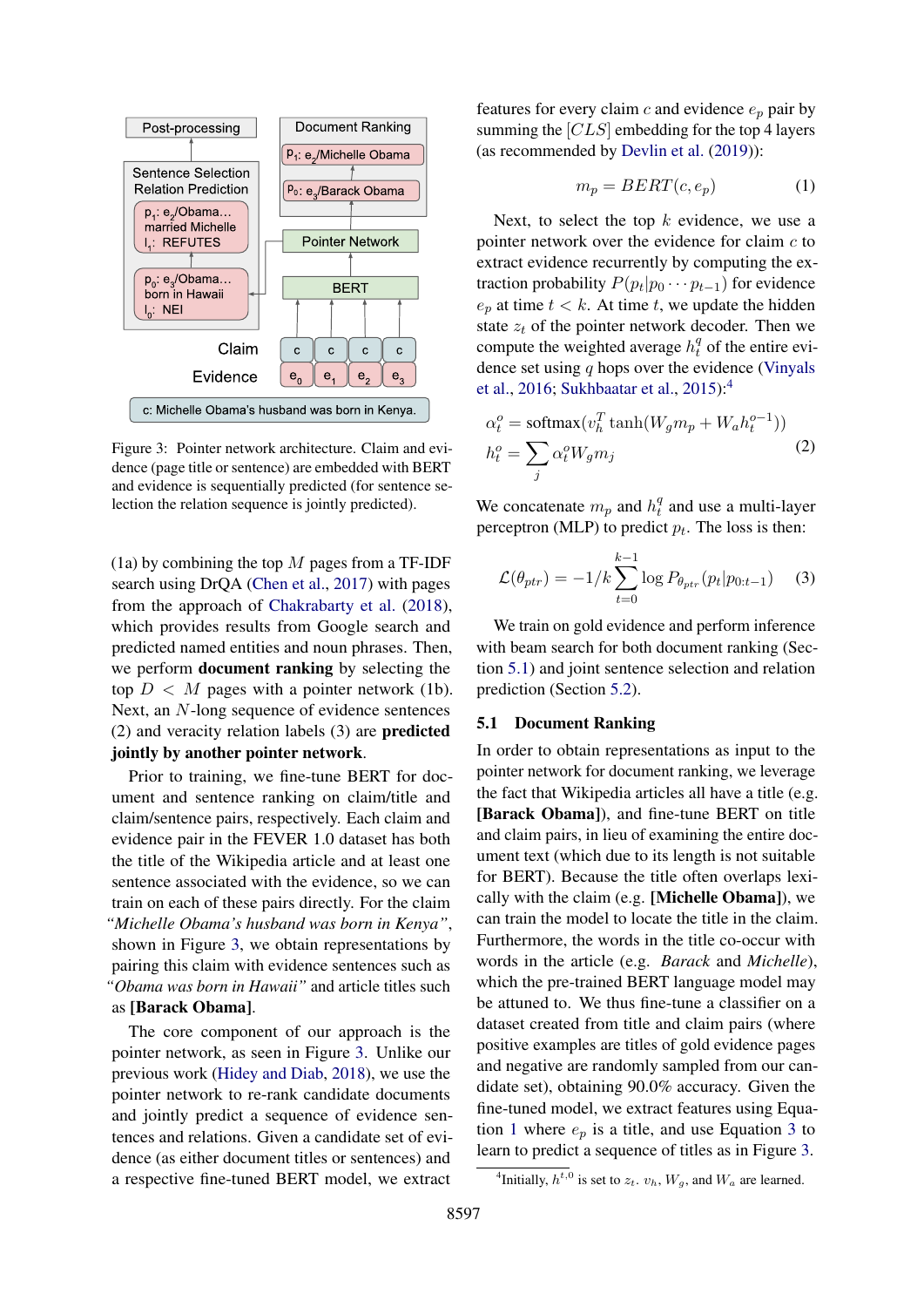### <span id="page-5-0"></span>5.2 Joint Sentence Selection and Relation Prediction

The sentence selection and relation prediction tasks are closely linked, as predicting the correct evidence is necessary for predicting S or R and the representation should reflect the interaction between a claim and an evidence set. Conversely, if a claim and an evidence set are unrelated, the model should predict NEI. We thus jointly model this interaction by sharing the parameters of the pointer network - the hidden state of the decoder is used for both tasks and the models differ only by a final MLP.

Sentence Selection Similar to our document selection fine-tuning approach, we fine-tune a classifier on claim and evidence sentence pairs to obtain BERT embeddings. However, instead of training a binary classifier for the presence of valid evidence we train directly on veracity relation prediction, which is better suited for the end task. We create a dataset by pairing each claim with its set of gold evidence sentences. As gold evidence is not available for NEI relations, we sample sentences from our candidate documents to maintain a balanced dataset. We then fine-tune a BERT classifier on relation prediction, obtaining 93% accuracy. Given the fine-tuned model, we extract features using Equation [1](#page-4-3) where  $e_p$  is a sentence, and use Equation [3](#page-4-4) to learn to predict a sequence of sentences.

Relation Prediction In order to closely link relation prediction with evidence prediction, we reframe the task as a sequence labeling task. In other words, rather than make a single prediction given all evidence sentences, we make one prediction at every timestep during decoding to model the relation between the claim and *all evidence retrieved to that point*. This approach provides three benefits: it allows the model to better handle noise (when an incorrect evidence sentence is predicted), to handle multi-hop inference (to model the occurrence of switching from NEI to S/R), and to effectively provide more training data (for  $k = 5$  timesteps we have 5 times as many relation labels). For the claim in Figure [3,](#page-4-0) the initial label sequence is NEI and R because the first evidence sentence by itself (the fact that Barack Obama was born in Hawaii) would not refute the claim. Furthermore for  $k = 5$ , the remaining sequence would be R, R, R, as additional evidence (guaranteed to be non-contradictory in FEVER) would not change the prediction. On the other hand, given a claim that requires only a

single piece of evidence, such as that in Figure [1,](#page-0-0) the sequence would be R, R, R, R, R if the correct evidence sentence was selected at the first timestep, NEI, R, R, R, R if the correct evidence sentence was selected at the second timestep, and so forth.

We augment the evidence sentence selection described previously to use the hidden state of the pointer network after  $q$  hops (Equation [2\)](#page-4-5) and an MLP to also predict a label at that time step, closely linking evidence and label prediction:

<span id="page-5-1"></span>
$$
P(l_t) = \text{softmax}(W_{l2} \text{tanh}(W_{l1} h_t^o)) \qquad (4)
$$

As with evidence prediction (Equation [3\)](#page-4-4), when the gold label sequence is available, the loss term is:

$$
\mathcal{L}(\theta_{rel\_seq}) = -1/k \sum_{t=0}^{k-1} \log P_{\theta_{rel\_seq}}(l_t) \qquad (5)
$$

When training, at the current timestep we use both the gold evidence, i.e. "teacher forcing" [\(Williams](#page-11-16) [and Zipser,](#page-11-16) [1989\)](#page-11-16), and the model prediction from the previous step, so that we have training data for NEI. Combining Equations [3](#page-4-4) and [5,](#page-5-1) our loss is:

$$
\mathcal{L}(\theta) = \lambda \mathcal{L}(\theta_{ptr}) + \mathcal{L}(\theta_{rel\_seq})
$$
 (6)

Finally, to predict a relation at inference, we ensemble the sequence of predicted labels by aver-aging the probabilities over every time step.<sup>[5](#page-5-2)</sup>

Post-processing for Simple Temporal Reasoning As neural models are unreliable for handling numerical statements, we introduce a rule-based step to extract and reason about dates. We use the Open Information Extraction system of [Stanovsky](#page-10-16) [et al.](#page-10-16) [\(2018\)](#page-10-16) to extract tuples. For example, given the claim *"The Latvian Soviet Socialist Republic was a republic of the Soviet Union 3 years after 2009,"* the system would identify ARG0 as preceding the verb *was* and ARG1 following. After identifying tuples in claims and predicted sentences, we discard those lacking dates (e.g. ARG0). Given more than one candidate sentence, we select the one ranked higher by the pointer network. Once we have both the claim and evidence date-tuple we apply one of three rules to resolve the relation prediction based on the corresponding temporal phrase. We either evaluate whether the evidence

<span id="page-5-2"></span> $5$ The subset of timesteps was determined empirically: while at the final timestep the model is likely to have seen the correct evidence it also contains more noise; in future work we will experiment with alternatives.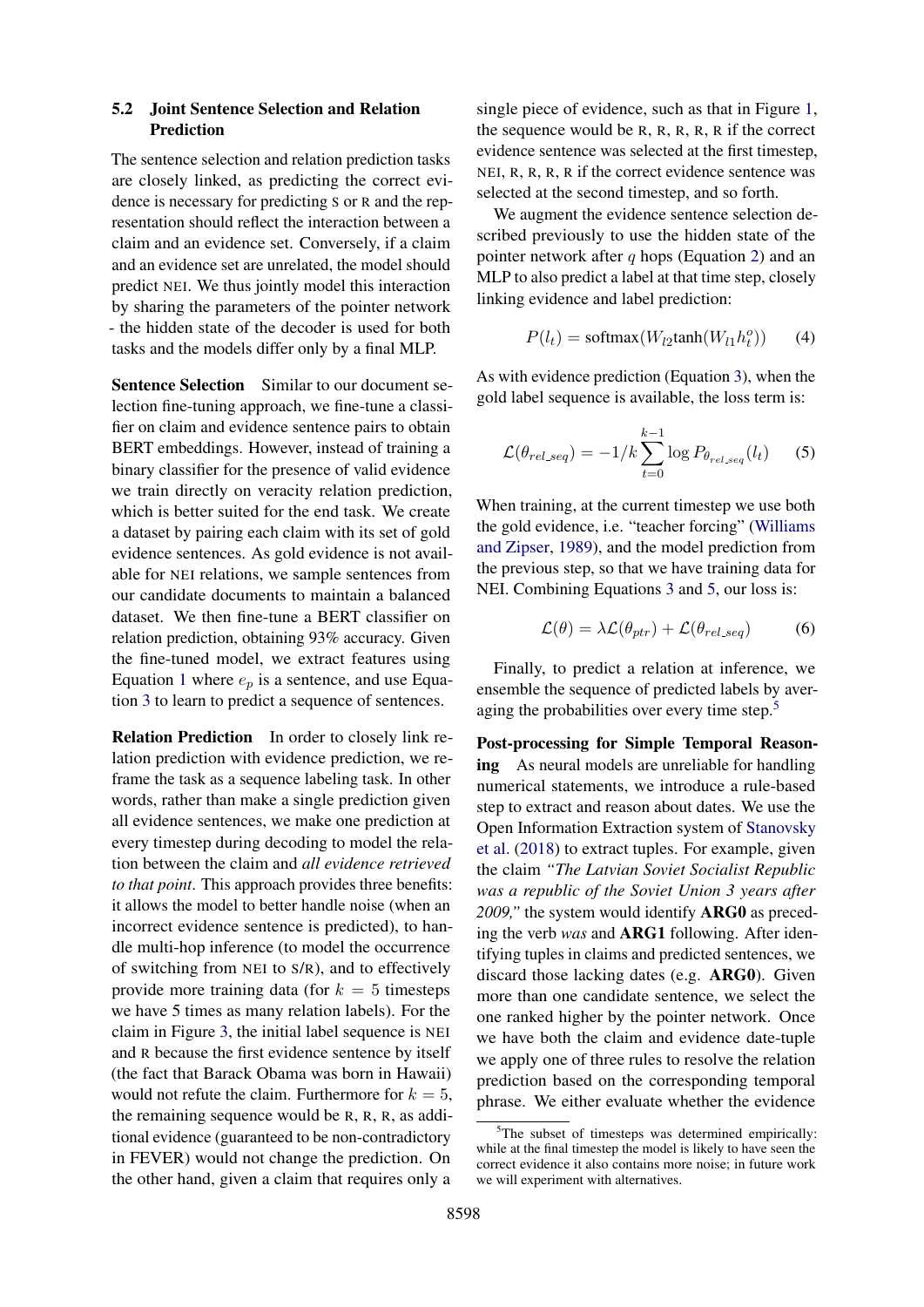date is between two dates in the claim (e.g. *between/during/in*), we add/subtract  $x$  years from the date in the claim and compare to the evidence date (e.g. *x years/days before/after*), or compare the claim date directly to the evidence date (e.g. *before/after/in*). For the date expression *"3 years after 2009,"* we compare the year *2012* to the date in the retrieved evidence (*1991*, the year the USSR dissolved) and label the claim as R.

### <span id="page-6-0"></span>6 Experiments and Results

We evaluate our dataset and system as part of the FEVER 2.0 shared task in order to validate the vulnerabilities introduced by our adversarial claims (Section [4\)](#page-1-0) and the solutions proposed by our system (Section [5\)](#page-3-0). We train our system on FV1-train and evaluate on FV1/FV2-dev/test (Section [3\)](#page-1-3). We report *accuracy* (percentage of correct labels) and *recall* (whether the gold evidence is contained in selected evidence at  $k = 5$ ). We also report the *FEVER score*, the percentage of correct evidence sentences (for S and R) that also have correct labels, and *potency*, the inverse FEVER score (subtracted from one) for evaluating adversarial claims.

Our Baseline-RL: For baseline experiments, to compare different loss functions, we use the approach of [Chakrabarty et al.](#page-9-12) [\(2018\)](#page-9-12) for document selection and ranking, the reinforcement learning (RL) method of [Chen and Bansal](#page-9-13) [\(2018\)](#page-9-13) for sentence selection, and BERT [\(Devlin et al.,](#page-9-10) [2019\)](#page-9-10) for relation prediction. The RL approach using a pointer network is detailed by [Chen and Bansal](#page-9-13) [\(2018\)](#page-9-13) for extractive summarization, with the only difference that we use our fine-tuned BERT on claim/gold sentence pairs to represent each evidence sentence in the pointer network (as with our full system) and use the FEVER score as a reward. The reward is obtained by selecting sentences with the pointer network and then predicting the relation using an MLP (updated during training) and the concatenation of all claim/predicted sentence representations with their maximum/minimum pooling.

Hyper-parameters and settings for all experiments are detailed in Appendix [B.](#page-13-0)

### 6.1 Adversarial Dataset Evaluation

We present the performance of our adversarial claims, obtained by submitting to the shared task server. We compare our claims to other participants in the FEVER 2.0 shared task (Table [2\)](#page-6-1) and divided by attack type (Table [3\)](#page-7-0). *Potency* was

macro-averaged across different fact-checking systems [\(Thorne and Vlachos,](#page-11-2) [2019\)](#page-11-2), correctness of labels was verified by shared task annotators, and adjusted potency was calculated by the organizers as the potency of correct examples. Compared to other participants (Table [2\)](#page-6-1), we presented a larger set of claims (501 in dev and 499 in test). We rank second in adjusted potency, but we provided a more diverse set than those created by the organizers or other participants. The organizers [\(Thorne](#page-11-2) [and Vlachos,](#page-11-2) [2019\)](#page-11-2) created adversarial claims using simple pattern-matching and replacement, e.g. quantifiers and negation. [Niewinski et al.](#page-10-10) [\(2019\)](#page-10-10) trained a GPT-2-based model on the FEVER data and manually filtered disfluent claims. [Kim and](#page-10-9) [Allan](#page-10-9) [\(2019\)](#page-10-9) considered a variety of approaches, the majority of which required understanding area comparisons between different regions or understanding implications (e.g. that "not clear" implies NEI). While GPT-2 is effective, our approach is controllable and targeted at real-world challenges. Finally, Table [3](#page-7-0) shows that when we select our top 200 most effective examples (multi-hop reasoning and multi-hop temporal reasoning) and compare to the approaches of [Niewinski et al.](#page-10-10) [\(2019\)](#page-10-10) and [Kim and Allan](#page-10-9) [\(2019\)](#page-10-9) (who both provided less than 204 examples total) our potency is much higher. In particular, multi-hop reasoning has a potency of 88% for SUPPORT relations and 93% for REFUTES relations and multi-hop temporal reasoning obtains 98% for SUPPORT and REFUTES relations.

<span id="page-6-1"></span>

| Team                    | #   | Pot.  | Corr. | Adj.               |
|-------------------------|-----|-------|-------|--------------------|
| Organizer Baseline      | 498 | 60.34 | 82.33 | $\overline{49.68}$ |
| Kim and Allan (2019)    | 102 | 79.66 | 64.71 | 51.54              |
| Ours                    | 501 | 68.51 | 81.44 | 55.79              |
| Niewinski et al. (2019) | 79  | 79.97 | 84.81 | 66.83              |

Table 2: The evaluation of our claims relative to other participants. #: Examples in blind test Pot: Potency score Corr.: Percent grammatical and coherent with correct label and evidence Adj.: Adjusted potency

### 6.2 Evaluation against State-of-the-art

In Tables [4](#page-7-1) and [5](#page-7-2) we compare Our System (Section [5\)](#page-3-0) to recent work from teams that submitted to the shared task server for FEVER 1.0 and 2.0, respectively, including the results of Our Baseline-RL system in Table [5.](#page-7-2) Our dual pointer network approach obtains state-of-the-art results on the FEVER 1.0 blind test set (Table [4\)](#page-7-1) on all measures even over systems designed specifically for evidence retrieval [\(Nishida et al.,](#page-10-5) [2019;](#page-10-5) [Zhou et al.,](#page-11-7)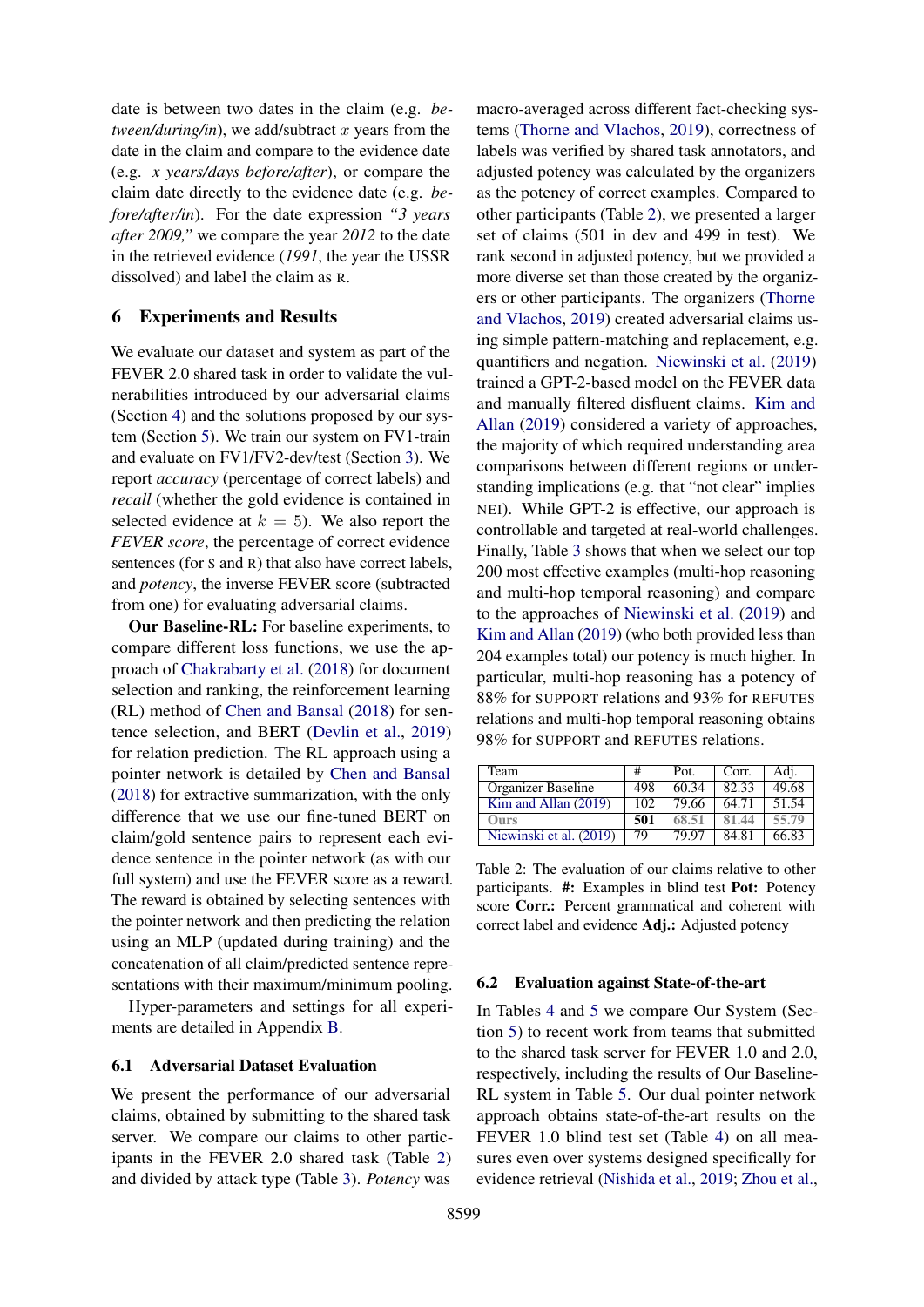<span id="page-7-0"></span>

| Attack       | M/A   | #S/P    | $\#R/P$ | #NEI/P |
|--------------|-------|---------|---------|--------|
| Conjunct.    | А     |         | 54/55%  | 75/63% |
| Multi-hop    | М     | 100/88% | 88/93%  | 99/50% |
| Add. Unver.  | М     | -/-     | -/-     | 50/50% |
| Date Man.    | A     | 49/59%  | 129/80% | 80/46% |
| Mul. Temp.   | М     | 46/98%  | 5/98%   | 4/29%  |
| Entity Dis.  | M     | 46/50%  | $-1$    | $-1$   |
| Lexical Sub. | $A^*$ | 92/70%  | 57/70%  | 25/38% |

Table 3: Attack: Type of attack as described in Section [4.](#page-1-0) M/A: Whether claims are generated manually (M), automatically (A), or verified manually  $(A^*)$  #S: Support examples #R: Refute examples #NEI Not enough info examples P: Potency on Shared Task systems

[2019\)](#page-11-7), largely due to a notable improvement in recall (more than 3 points over the next system [\(Hanselowski et al.,](#page-9-3) [2018\)](#page-9-3)). We also find improvements in accuracy over the remaining pipeline systems, suggesting that joint learning helps. Compared to Our Baseline-RL, Our System has 1.8 point improvement in FEVER score on FV1-test with 4 points on FV2-test. Notably, our system finishes second (with a score of 36.61) on the FEVER 2.0 shared task test set, even though our claims were designed to be challenging for our model. The model of [Malon](#page-10-3) [\(2018\)](#page-10-3) performs especially well; they use a transformer-based architecture without pre-training but focus only on single-hop claims.

<span id="page-7-1"></span>

| System                    | Acc.               | Rec.  | <b>FEVER</b> |
|---------------------------|--------------------|-------|--------------|
| Hanselowski et al. (2018) | $65.\overline{46}$ | 85.19 | 61.58        |
| Nishida et al. (2019)     | 69.30              | 76.30 | 61.80        |
| Yoneda et al. (2018)      | 67.62              | 82.84 | 62.52        |
| Nie et al. $(2019a)$      | 68.16              | 71.51 | 64.21        |
| Tokala et al. (2019)      | 69.98              | 77.28 | 66.72        |
| Zhou et al. $(2019)$      | 71.60              |       | 67.10        |
| <b>Our System</b>         | 72.47              | 88.39 | 68.80        |

Table 4: Comparison with state of the art on FV1-test

<span id="page-7-2"></span>

| Team                         | FV <sub>1</sub> -test | FV <sub>2-test</sub> |
|------------------------------|-----------------------|----------------------|
| Hanselowski et al. (2018)    | 61.58                 | 25.35                |
| Nie et al. (2019a)           | 64.21                 | 30.47                |
| <b>Our Baseline-RL</b>       | 67.08                 | 32.92                |
| Stammbach and Neumann (2019) | 68.46                 | 35.82                |
| Yoneda et al. $(2018)$       | 62.52                 | 35.83                |
| <b>Our System</b>            | 68.80                 | 36.61                |
| <b>Malon</b> (2018)          | $\overline{57.36}$    | 37.31                |

Table 5: Comparison of FEVER score to other sharedtask systems (ordered by FV2-test FEVER score)

#### 6.3 System Component Ablation

To better understand the improved performance of our system, we present two ablation studies in

Tables [6](#page-7-4) and [7](#page-8-0) on FV1 and FV2 dev, respectively.<sup>6</sup>

Table [6](#page-7-3) presents the effect of using different objective functions for sentence selection and relation prediction, compared to joint sentence selection and relation prediction in our full model. We compare Our System to Our Baseline-RL system as well as another baseline (*Ptr*). The *Ptr* system is the same as Our Baseline-RL, except the pointer network and MLP are not jointly trained with RL but independently using gold evidence and predicted evidence and relations, respectively. Finally, the Oracle upper bound presents the maximum possible recall after our document ranking stage, compared to 94.4% for [Chakrabarty et al.](#page-9-12) [\(2018\)](#page-9-12), and relation accuracy (given the MLP trained on 5 sentences guaranteed to contain gold evidence). We find that by incorporating the relation sequence loss, we improve the evidence recall significantly relative to the oracle upper-bound, reducing the relative error by 50% while also obtaining improvements on relation prediction, even over a strong RL baseline. Overall, the best model is able to retrieve 95.9% of the possible gold sentences after the document selection stage, suggesting that further improvements are more likely to come from document selection.

<span id="page-7-3"></span>

| Model           | Acc.  | Rec.  | <b>FEVER</b> |
|-----------------|-------|-------|--------------|
| Oracle          | 84.2  | 94.7  |              |
| Ptr             | 74.6  | 86.1  | 68.6         |
| Our Baseline-RL | 74.6  | 87.5  | 69.2         |
| Our System      | 76.74 | 90.84 | 73.17        |

Table 6: Ablation experiments on FV1-dev

Table [7](#page-8-0) evaluates the impact of the document pointer network and rule-based date handling on FV2-dev, as the impact of multi-hop reasoning and temporal relations is less visible on FV1-dev. We again compare Our Baseline-RL system to Our System and find an even larger 7.16 point improvement in FEVER score. We find that ablating the date post-processing (*-dateProc*) and both the date post-processing and document ranking components (*-dateProc,-docRank*) reduces the FEVER score by 1.45 and 3.5 points, respectively, with the latter largely resulting from a 5 point decrease in recall.

### 6.4 Ablation for Attack Types

While Table [3](#page-7-0) presents the macro-average of all systems by attack type, we compare the performance of Our Baseline-RL and Our System in Table [8.](#page-8-1)

<span id="page-7-4"></span><sup>&</sup>lt;sup>6</sup>Our system is significantly better on all metrics ( $p <$ 0.001 by the approximate randomization test).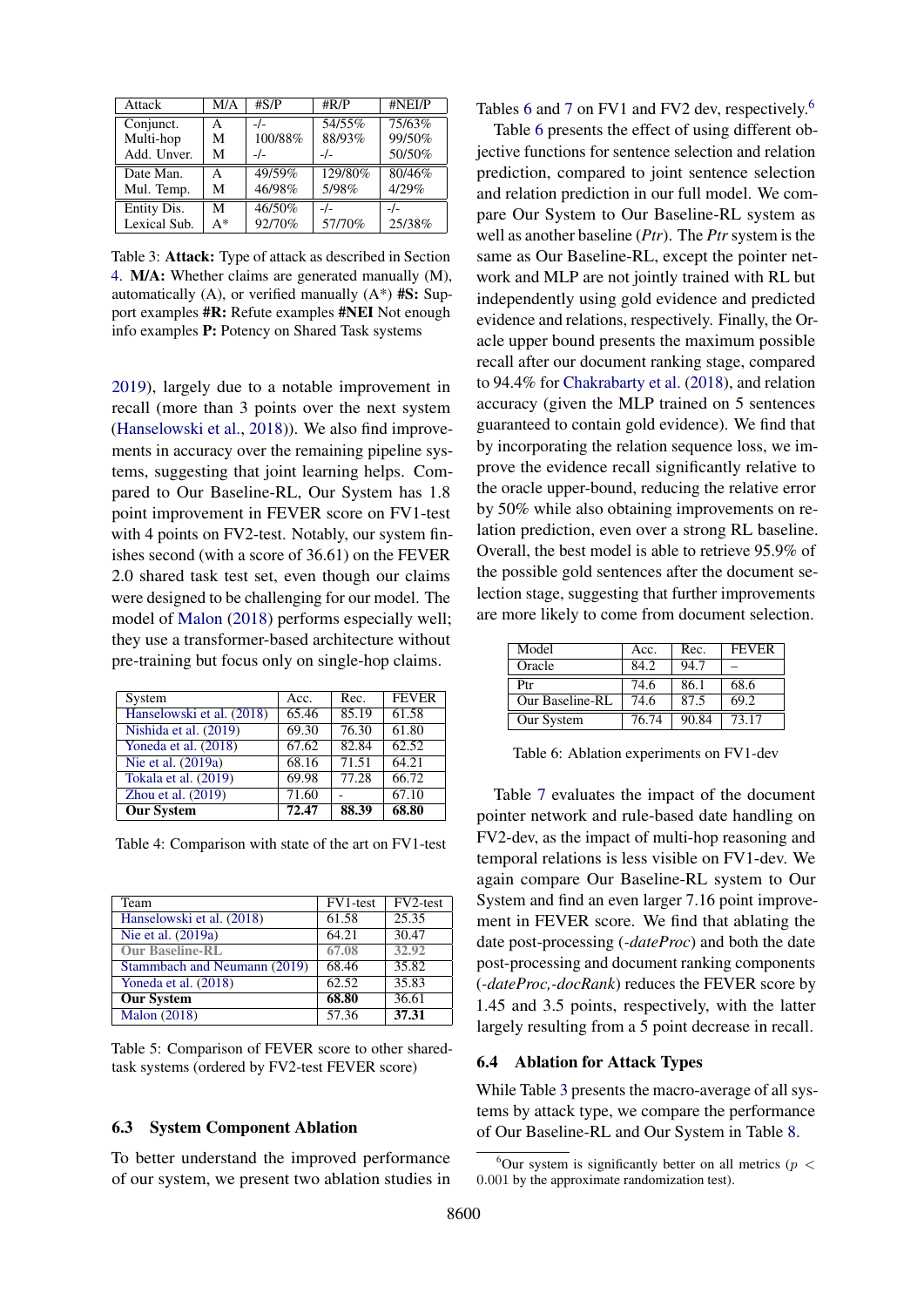<span id="page-8-0"></span>

| System             | Acc.  | Rec.            | <b>FEVER</b> |
|--------------------|-------|-----------------|--------------|
| Our System         | 48.13 | 63.28           | 43.36        |
| -dateProc          | 45.14 | 63.28           | 41.91        |
| -dateProc,-docRank | 44.29 | 58.32           | 39.86        |
| Our Baseline-RL    |       | $44.04$   57.56 | 36.2         |

Table 7: Ablation experiments on FV2-dev

Our System improves on evidence recall for multi-hop claims (indicating that a multi-hop document retrieval step may help) and those with ambiguous entities or words (using a model to re-rank may remove false matches with high lexical similarity). For example, the claim *"Honeymoon is a major-label record by Elizabeth Woolridge Grant."* requires multi-hop reasoning over entities. Our System correctly retrieves the pages [Lana Del Rey] and [Honeymoon (Lana Del Rey album)], but Our Baseline-RL is misled by the incorrect page [Honeymoon]. However, while recall increases on multi-hop claims compared to the baseline, accuracy decreases, suggesting the model may be learning a bias of the claim or label distribution instead of relations between claims and evidence.

We also obtain large improvements on date manipulation examples (here a rule-based approach is better than our neural one); in contrast, multi-hop temporal reasoning leaves room for improvement. For instance, for the claim *"The MVP of the 1976 Canada Cup tournament was born before the tournament was first held,"* our full system correctly retrieves [Bobby Orr] and [1976 Canada Cup] (unlike the RL baseline). However, a further inference step is needed beyond our current capabilities – reasoning that Orr's birth year (1948) is before the first year of the tournament (1976).

Finally, we enhance performance on multipropositions as conjunctions or additional unverifiable information (indicating that relation sequence prediction helps). Claims (non-verifiable phrase in brackets) such as *"Taran Killam is a [stage] actor."* and *"Home for the Holidays stars an actress [born in Georgia].*" are incorrectly predicted by the baseline even though correct evidence is retrieved.

#### 7 Conclusion

We showed weaknesses in approaches to factchecking via novel adversarial claims. We took steps towards realistic fact-checking with targeted improvements to multi-hop reasoning (by a document pointer network and a pointer network for sequential joint sentence selection and relation pre-

<span id="page-8-1"></span>

| Attack Type     |                         | Acc.       | Rec.         | <b>FEVER</b> |
|-----------------|-------------------------|------------|--------------|--------------|
| Conjunction     | В                       | 16.95      | 92.0         | 16.95        |
|                 | S                       | $40.68***$ | 92.0         | $40.68***$   |
| Multi-hop       | В                       | 55.81*     | 29.07        | 19.77        |
|                 | S                       | 33.72      | $45.35*$     | 17.44        |
| Add. Unver.     | В                       | 48.0       |              | 48.0         |
|                 | S                       | $80.0***$  |              | $80.0***$    |
| Date Manip.     | В                       | 30.99      | 79.59        | 27.46        |
|                 | $\overline{s}$          | $53.52***$ | 79.59        | $42.25***$   |
| Multi-hop Temp. | В                       | 3.33       | 10.34        | 0.0          |
|                 | S                       | 3.33       | <b>13.79</b> | 0.0          |
| Entity Disamb.  | В                       | 70.83      | 62.5         | 58.33        |
|                 | S                       | 79.17      | $79.17*$     | 70.83        |
| Lexical Sub.    | В                       | 33.33      | 65.71        | 25.0         |
|                 | $\overline{\mathrm{S}}$ | 29.76      | $75.71*$     | 26.19        |

Table 8: Attack results for our FV2-dev claims. B: Our Baseline-RL, **S:** Our System. \*:  $p < 0.05$  \*\*:  $p < 0.01$ \*\*\*:  $p < 0.001$  by approximate randomization test

diction), simple temporal reasoning (by rule-based date handling), and ambiguity and variation (by fine-tuned contextualized representations).

There are many unaddressed vulnerabilities that are relevant for fact-checking. The Facebook bAbI tasks [\(Weston et al.,](#page-11-17) [2016\)](#page-11-17) include other types of reasoning (e.g. positional or size-based). The DROP dataset [\(Dua et al.,](#page-9-14) [2019\)](#page-9-14) requires mathematical operations for question answering such as addition or counting. Propositions with causal relations [\(Hidey and McKeown,](#page-9-15) [2016\)](#page-9-15), which are eventbased rather than attribute-based as in FEVER, are also challenging. Finally, many verifiable claims are non-experiential [\(Park and Cardie,](#page-10-18) [2014\)](#page-10-18), e.g. personal testimonies, which would require predicting whether a reported event was actually possible.

Finally, our system could be improved in many ways. Future work in multi-hop reasoning could represent the relation between consecutive pieces of evidence and future work in temporal reasoning could incorporate numerical operations with BERT [\(Andor et al.,](#page-9-16) [2019\)](#page-9-16). One limitation of our system is the pipeline nature, which may require addressing each type of attack individually as adversaries adjust their techniques. An end-to-end approach or a query reformulation step (re-writing claims to be similar to FEVER) might make the model more resilient as new attacks are introduced.

### Acknowledgements

The authors thank Kathy McKeown, Chris Kedzie, Fei-Tzin Lee, and Emily Allaway for their helpful comments on the initial draft of this paper and the anonymous reviewers for insightful feedback.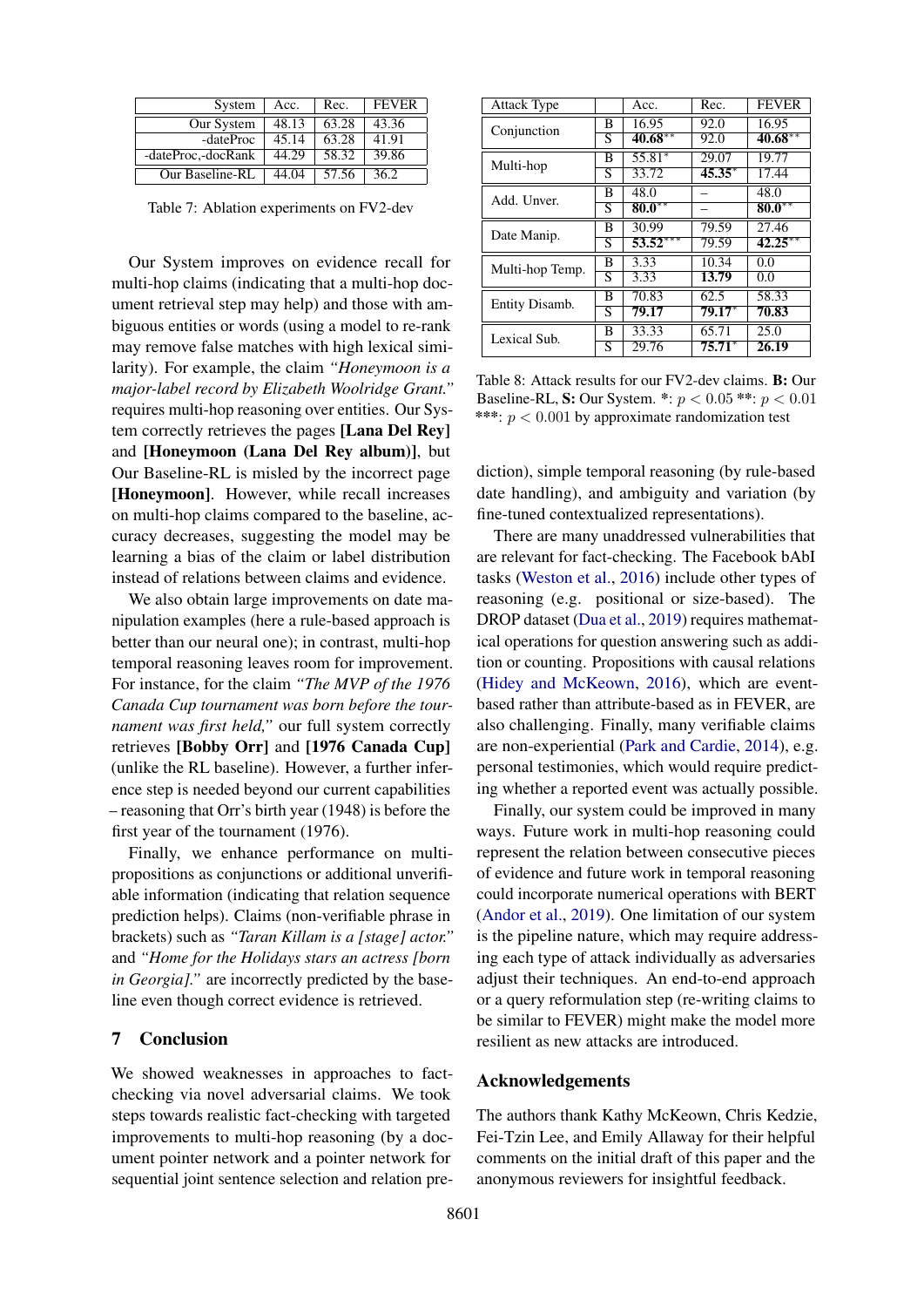#### References

- <span id="page-9-2"></span>Tariq Alhindi, Savvas Petridis, and Smaranda Muresan. 2018. [Where is your evidence: Improving fact](https://doi.org/10.18653/v1/W18-5513)[checking by justification modeling.](https://doi.org/10.18653/v1/W18-5513) In *Proceedings of the First Workshop on Fact Extraction and VERification (FEVER)*, pages 85–90, Brussels, Belgium. Association for Computational Linguistics.
- <span id="page-9-6"></span>Moustafa Alzantot, Yash Sharma, Ahmed Elgohary, Bo-Jhang Ho, Mani Srivastava, and Kai-Wei Chang. 2018. [Generating natural language adversarial ex](https://doi.org/10.18653/v1/D18-1316)[amples.](https://doi.org/10.18653/v1/D18-1316) In *Proceedings of the 2018 Conference on Empirical Methods in Natural Language Processing*, pages 2890–2896, Brussels, Belgium. Association for Computational Linguistics.
- <span id="page-9-16"></span>Daniel Andor, Luheng He, Kenton Lee, and Emily Pitler. 2019. [Giving BERT a calculator: Finding op](https://doi.org/10.18653/v1/D19-1609)[erations and arguments with reading comprehension.](https://doi.org/10.18653/v1/D19-1609) In *Proceedings of the 2019 Conference on Empirical Methods in Natural Language Processing and the 9th International Joint Conference on Natural Language Processing (EMNLP-IJCNLP)*, pages 5947– 5952, Hong Kong, China. Association for Computational Linguistics.
- <span id="page-9-7"></span>Samuel R. Bowman, Gabor Angeli, Christopher Potts, and Christopher D. Manning. 2015. [A large an](https://doi.org/10.18653/v1/D15-1075)[notated corpus for learning natural language infer](https://doi.org/10.18653/v1/D15-1075)[ence.](https://doi.org/10.18653/v1/D15-1075) In *Proceedings of the 2015 Conference on Empirical Methods in Natural Language Processing*, pages 632–642. Association for Computational Linguistics.
- <span id="page-9-12"></span>Tuhin Chakrabarty, Tariq Alhindi, and Smaranda Muresan. 2018. [Robust document retrieval and individual](https://www.aclweb.org/anthology/W18-5521) [evidence modeling for fact extraction and verifica](https://www.aclweb.org/anthology/W18-5521)[tion.](https://www.aclweb.org/anthology/W18-5521) In *Proceedings of the First Workshop on Fact Extraction and VERification (FEVER)*, pages 127– 131, Brussels, Belgium. Association for Computational Linguistics.
- <span id="page-9-11"></span>Danqi Chen, Adam Fisch, Jason Weston, and Antoine Bordes. 2017. [Reading wikipedia to answer open](https://doi.org/10.18653/v1/P17-1171)[domain questions.](https://doi.org/10.18653/v1/P17-1171) In *Proceedings of the 55th Annual Meeting of the Association for Computational Linguistics (Volume 1: Long Papers)*, pages 1870– 1879. Association for Computational Linguistics.
- <span id="page-9-13"></span>Yen-Chun Chen and Mohit Bansal. 2018. [Fast abstrac](http://aclweb.org/anthology/P18-1063)[tive summarization with reinforce-selected sentence](http://aclweb.org/anthology/P18-1063) [rewriting.](http://aclweb.org/anthology/P18-1063) In *Proceedings of the 56th Annual Meeting of the Association for Computational Linguistics (Volume 1: Long Papers)*, pages 675–686. Association for Computational Linguistics.
- <span id="page-9-10"></span>Jacob Devlin, Ming-Wei Chang, Kenton Lee, and Kristina Toutanova. 2019. [BERT: Pre-training of](https://doi.org/10.18653/v1/N19-1423) [deep bidirectional transformers for language under](https://doi.org/10.18653/v1/N19-1423)[standing.](https://doi.org/10.18653/v1/N19-1423) In *Proceedings of the 2019 Conference of the North American Chapter of the Association for Computational Linguistics: Human Language Technologies, Volume 1 (Long and Short Papers)*, pages 4171–4186, Minneapolis, Minnesota. Association for Computational Linguistics.
- <span id="page-9-14"></span>Dheeru Dua, Yizhong Wang, Pradeep Dasigi, Gabriel Stanovsky, Sameer Singh, and Matt Gardner. 2019. [DROP: A reading comprehension benchmark requir](https://doi.org/10.18653/v1/N19-1246)[ing discrete reasoning over paragraphs.](https://doi.org/10.18653/v1/N19-1246) In *Proceedings of the 2019 Conference of the North American Chapter of the Association for Computational Linguistics: Human Language Technologies, Volume 1 (Long and Short Papers)*, pages 2368–2378, Minneapolis, Minnesota. Association for Computational Linguistics.
- <span id="page-9-17"></span>John Duchi, Elad Hazan, and Yoram Singer. 2011. Adaptive subgradient methods for online learning and stochastic optimization. *Journal of Machine Learning Research*, 12(Jul):2121–2159.
- <span id="page-9-9"></span>Diane Francis. 2016. [Fast furious fact check chal](https://www.herox.com/ factcheck/)[lenge.](https://www.herox.com/ factcheck/)
- <span id="page-9-8"></span>Max Glockner, Vered Shwartz, and Yoav Goldberg. 2018. Breaking nli systems with sentences that require simple lexical inferences. In *Proceedings of the 56th Annual Meeting of the Association for Computational Linguistics (Volume 2: Short Papers)*, pages 650–655.
- <span id="page-9-1"></span>Lucas Graves. 2018. Understanding the promise and limits of automated fact-checking. Technical report, Reuters Institute, University of Oxford.
- <span id="page-9-3"></span>Andreas Hanselowski, Hao Zhang, Zile Li, Daniil Sorokin, Benjamin Schiller, Claudia Schulz, and Iryna Gurevych. 2018. [UKP-athene: Multi-sentence](https://doi.org/10.18653/v1/W18-5516) [textual entailment for claim verification.](https://doi.org/10.18653/v1/W18-5516) In *Proceedings of the First Workshop on Fact Extraction and VERification (FEVER)*, pages 103–108, Brussels, Belgium. Association for Computational Linguistics.
- <span id="page-9-0"></span>Naeemul Hassan, Fatma Arslan, Chengkai Li, and Mark Tremayne. 2017. [Toward automated fact](https://doi.org/10.1145/3097983.3098131)[checking: Detecting check-worthy factual claims](https://doi.org/10.1145/3097983.3098131) [by claimbuster.](https://doi.org/10.1145/3097983.3098131) In *Proceedings of the 23rd ACM SIGKDD International Conference on Knowledge Discovery and Data Mining*, KDD '17, pages 1803– 1812, New York, NY, USA. ACM.
- <span id="page-9-4"></span>Christopher Hidey and Mona Diab. 2018. [Team](https://doi.org/10.18653/v1/W18-5525) [SWEEPer: Joint sentence extraction and fact check](https://doi.org/10.18653/v1/W18-5525)[ing with pointer networks.](https://doi.org/10.18653/v1/W18-5525) In *Proceedings of the First Workshop on Fact Extraction and VERification (FEVER)*, pages 150–155, Brussels, Belgium. Association for Computational Linguistics.
- <span id="page-9-15"></span>Christopher Hidey and Kathy McKeown. 2016. [Identi](https://doi.org/10.18653/v1/P16-1135)[fying causal relations using parallel Wikipedia arti](https://doi.org/10.18653/v1/P16-1135)[cles.](https://doi.org/10.18653/v1/P16-1135) In *Proceedings of the 54th Annual Meeting of the Association for Computational Linguistics (Volume 1: Long Papers)*, pages 1424–1433, Berlin, Germany. Association for Computational Linguistics.
- <span id="page-9-5"></span>Robin Jia and Percy Liang. 2017. [Adversarial exam](https://doi.org/10.18653/v1/D17-1215)[ples for evaluating reading comprehension systems.](https://doi.org/10.18653/v1/D17-1215) In *Proceedings of the 2017 Conference on Empirical Methods in Natural Language Processing*, pages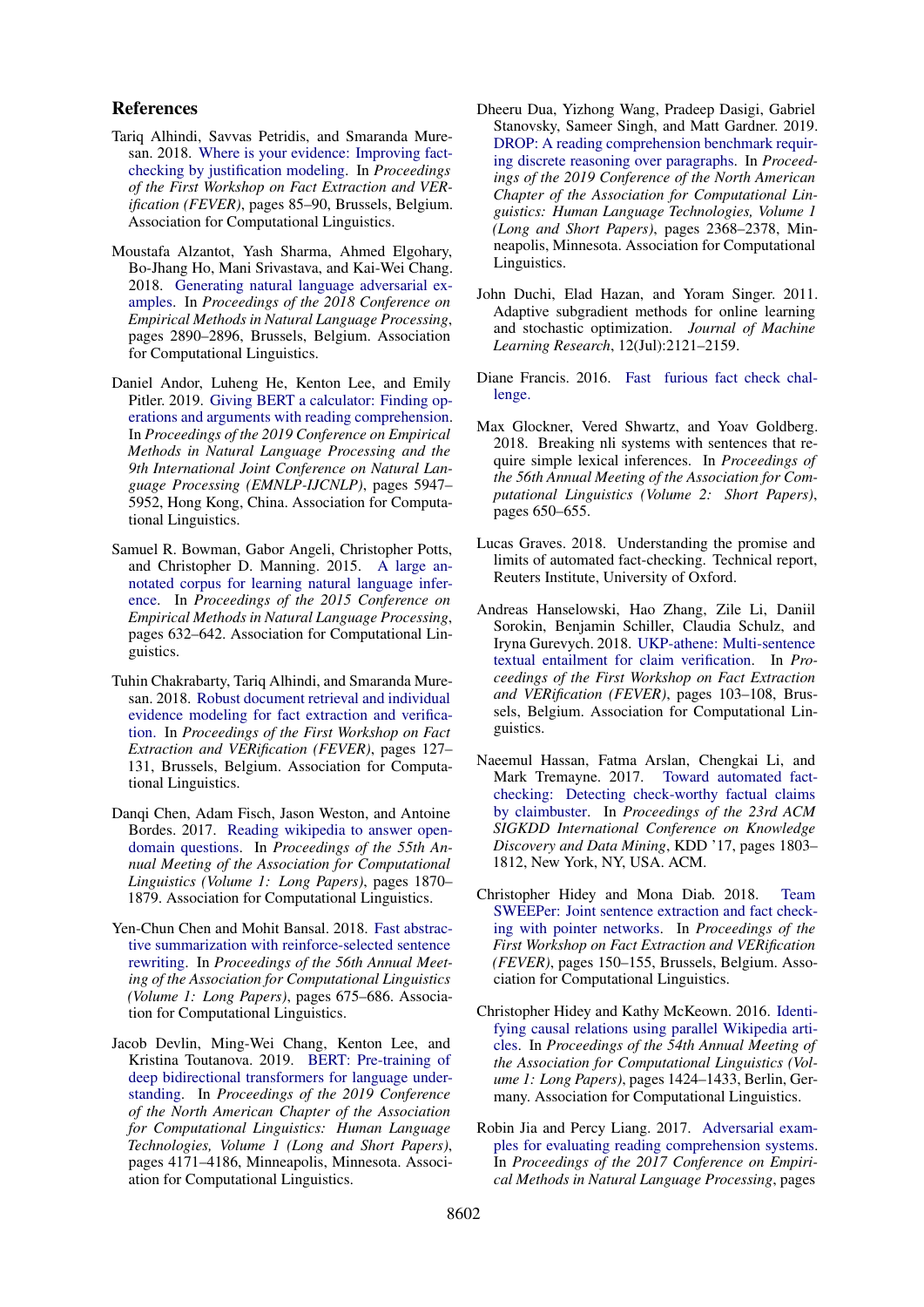2021–2031, Copenhagen, Denmark. Association for Computational Linguistics.

- <span id="page-10-13"></span>Shan Jiang and Christo Wilson. 2018. [Linguistic sig](https://doi.org/10.1145/3274351)[nals under misinformation and fact-checking: Evi](https://doi.org/10.1145/3274351)[dence from user comments on social media.](https://doi.org/10.1145/3274351) *Proc. ACM Hum.-Comput. Interact.*, 2(CSCW):82:1– 82:23.
- <span id="page-10-9"></span>Youngwoo Kim and James Allan. 2019. [FEVER](https://doi.org/10.18653/v1/D19-6615) [breaker's run of team NbAuzDrLqg.](https://doi.org/10.18653/v1/D19-6615) In *Proceedings of the Second Workshop on Fact Extraction and VERification (FEVER)*, pages 99–104, Hong Kong, China. Association for Computational Linguistics.
- <span id="page-10-3"></span>Christopher Malon. 2018. [Team papelo: Trans](https://doi.org/10.18653/v1/W18-5517)[former networks at FEVER.](https://doi.org/10.18653/v1/W18-5517) In *Proceedings of the First Workshop on Fact Extraction and VERification (FEVER)*, pages 109–113, Brussels, Belgium. Association for Computational Linguistics.
- <span id="page-10-0"></span>Tsvetomila Mihaylova, Georgi Karadzhov, Pepa Atanasova, Ramy Baly, Mitra Mohtarami, and Preslav Nakov. 2019. Semeval-2019 task 8: Fact checking in community question answering forums. In *Proceedings of the 13th International Workshop on Semantic Evaluation*, pages 860–869.
- <span id="page-10-2"></span>Tsvetomila Mihaylova, Preslav Nakov, Lluís Màrquez, Alberto Barrón-Cedeño, Mitra Mohtarami, Georgi Karadzhov, and James R. Glass. 2018. [Fact check](http://arxiv.org/abs/1803.03178)[ing in community forums.](http://arxiv.org/abs/1803.03178) *CoRR*, abs/1803.03178.
- <span id="page-10-11"></span>Paramita Mirza and Sara Tonelli. 2016. [CATENA:](https://www.aclweb.org/anthology/C16-1007/) [causal and temporal relation extraction from natu](https://www.aclweb.org/anthology/C16-1007/)[ral language texts.](https://www.aclweb.org/anthology/C16-1007/) In *COLING 2016, 26th International Conference on Computational Linguistics, Proceedings of the Conference: Technical Papers, December 11-16, 2016, Osaka, Japan*, pages 64–75.
- <span id="page-10-14"></span>Ndapandula Nakashole and Tom M. Mitchell. 2014. [Language-aware truth assessment of fact candidates.](https://doi.org/10.3115/v1/P14-1095) In *Proceedings of the 52nd Annual Meeting of the Association for Computational Linguistics (Volume 1: Long Papers)*, pages 1009–1019, Baltimore, Maryland. Association for Computational Linguistics.
- <span id="page-10-4"></span>Yixin Nie, Haonan Chen, and Mohit Bansal. 2019a. Combining fact extraction and verification with neural semantic matching networks. In *Proceedings of the AAAI Conference on Artificial Intelligence*, volume 33, pages 6859–6866.
- <span id="page-10-8"></span>Yixin Nie, Adina Williams, Emily Dinan, Mohit Bansal, Jason Weston, and Douwe Kiela. 2019b. Adversarial nli: A new benchmark for natural language understanding. *arXiv preprint arXiv:1910.14599*.
- <span id="page-10-10"></span>Piotr Niewinski, Maria Pszona, and Maria Janicka. 2019. [GEM: Generative enhanced model for adver](https://doi.org/10.18653/v1/D19-6604)[sarial attacks.](https://doi.org/10.18653/v1/D19-6604) In *Proceedings of the Second Workshop on Fact Extraction and VERification (FEVER)*, pages 20–26, Hong Kong, China. Association for Computational Linguistics.
- <span id="page-10-5"></span>Kosuke Nishida, Kyosuke Nishida, Masaaki Nagata, Atsushi Otsuka, Itsumi Saito, Hisako Asano, and Junji Tomita. 2019. [Answering while summarizing:](https://doi.org/10.18653/v1/P19-1225) [Multi-task learning for multi-hop QA with evidence](https://doi.org/10.18653/v1/P19-1225) [extraction.](https://doi.org/10.18653/v1/P19-1225) In *Proceedings of the 57th Annual Meeting of the Association for Computational Linguistics*, pages 2335–2345, Florence, Italy. Association for Computational Linguistics.
- <span id="page-10-18"></span>Joonsuk Park and Claire Cardie. 2014. [Identifying](https://doi.org/10.3115/v1/W14-2105) [appropriate support for propositions in online user](https://doi.org/10.3115/v1/W14-2105) [comments.](https://doi.org/10.3115/v1/W14-2105) In *Proceedings of the First Workshop on Argumentation Mining*, pages 29–38, Baltimore, Maryland. Association for Computational Linguistics.
- <span id="page-10-1"></span>Dean Pomerleau and Delip Rao. 2017. [Fake news chal](http://fakenewschallenge.org/)[lenge.](http://fakenewschallenge.org/)
- <span id="page-10-12"></span>Hannah Rashkin, Eunsol Choi, Jin Yea Jang, Svitlana Volkova, and Yejin Choi. 2017. [Truth of varying](https://doi.org/10.18653/v1/D17-1317) [shades: Analyzing language in fake news and po](https://doi.org/10.18653/v1/D17-1317)[litical fact-checking.](https://doi.org/10.18653/v1/D17-1317) In *Proceedings of the 2017 Conference on Empirical Methods in Natural Language Processing*, pages 2931–2937, Copenhagen, Denmark. Association for Computational Linguistics.
- <span id="page-10-7"></span>Shuhuai Ren, Yihe Deng, Kun He, and Wanxiang Che. 2019. [Generating natural language adversarial ex](https://doi.org/10.18653/v1/P19-1103)[amples through probability weighted word saliency.](https://doi.org/10.18653/v1/P19-1103) In *Proceedings of the 57th Annual Meeting of the Association for Computational Linguistics*, pages 1085–1097, Florence, Italy. Association for Computational Linguistics.
- <span id="page-10-6"></span>Marco Tulio Ribeiro, Sameer Singh, and Carlos Guestrin. 2018. Semantically equivalent adversarial rules for debugging nlp models. In *Proceedings of the 56th Annual Meeting of the Association for Computational Linguistics (Volume 1: Long Papers)*, pages 856–865.
- <span id="page-10-17"></span>Dominik Stammbach and Guenter Neumann. 2019. [Team DOMLIN: Exploiting evidence enhancement](https://doi.org/10.18653/v1/D19-6616) [for the FEVER shared task.](https://doi.org/10.18653/v1/D19-6616) In *Proceedings of the Second Workshop on Fact Extraction and VERification (FEVER)*, pages 105–109, Hong Kong, China. Association for Computational Linguistics.
- <span id="page-10-16"></span>Gabriel Stanovsky, Julian Michael, Luke Zettlemoyer, and Ido Dagan. 2018. Supervised open information extraction. In *Proceedings of the 2018 Conference of the North American Chapter of the Association for Computational Linguistics: Human Language Technologies, Volume 1 (Long Papers)*, pages 885– 895.
- <span id="page-10-15"></span>Sainbayar Sukhbaatar, Arthur Szlam, Jason Weston, and Rob Fergus. 2015. [End-to-end memory net](http://papers.nips.cc/paper/5846-end-to-end-memory-networks.pdf)[works.](http://papers.nips.cc/paper/5846-end-to-end-memory-networks.pdf) In C. Cortes, N. D. Lawrence, D. D. Lee, M. Sugiyama, and R. Garnett, editors, *Advances in Neural Information Processing Systems 28*, pages 2440–2448. Curran Associates, Inc.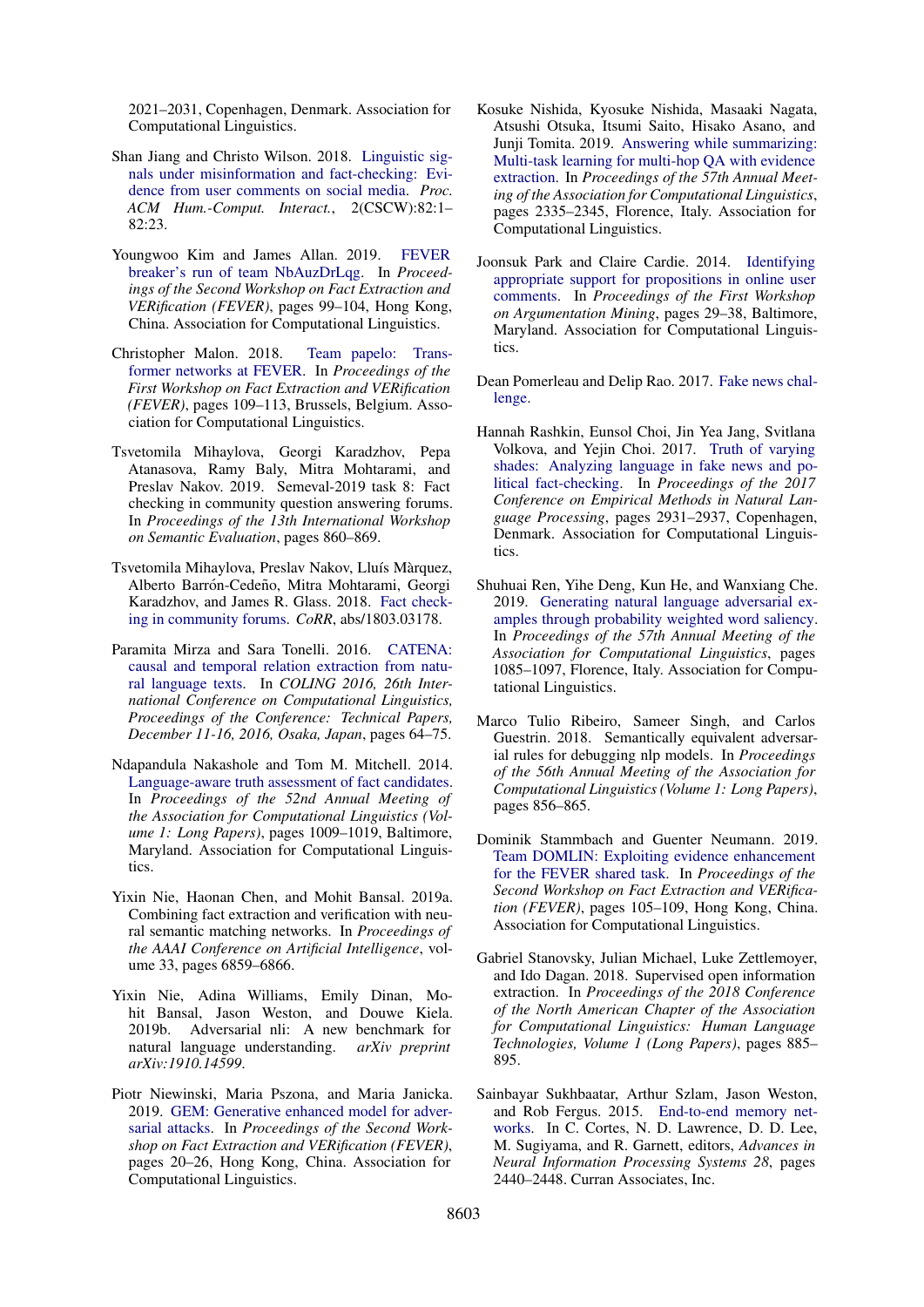- <span id="page-11-13"></span>James Thorne and Andreas Vlachos. 2017. An extensible framework for verification of numerical claims. In *Proceedings of the Software Demonstrations of the 15th Conference of the European Chapter of the Association for Computational Linguistics*, pages 37–40, Valencia, Spain. Association for Computational Linguistics.
- <span id="page-11-11"></span>James Thorne and Andreas Vlachos. 2018. [Automated](http://aclweb.org/anthology/C18-1283) [fact checking: Task formulations, methods and fu](http://aclweb.org/anthology/C18-1283)[ture directions.](http://aclweb.org/anthology/C18-1283) In *Proceedings of the 27th International Conference on Computational Linguistics*, pages 3346–3359. Association for Computational Linguistics.
- <span id="page-11-2"></span>James Thorne and Andreas Vlachos. 2019. Adversarial attacks against fact extraction and verification. *arXiv preprint arXiv:1903.05543*.
- <span id="page-11-1"></span>James Thorne, Andreas Vlachos, Christos Christodoulopoulos, and Arpit Mittal. 2018. [Fever: a large-scale dataset for fact extraction](http://aclweb.org/anthology/N18-1074)<br>and verification. In *Proceedings of the 2018* In *Proceedings of the 2018 Conference of the North American Chapter of the Association for Computational Linguistics: Human Language Technologies, Volume 1 (Long Papers)*, pages 809–819. Association for Computational Linguistics.
- <span id="page-11-5"></span>Santosh Tokala, G Vishal, Avirup Saha, and Niloy Ganguly. 2019. Attentivechecker: A bi-directional attention flow mechanism for fact verification. In *Proceedings of the 2019 Conference of the North American Chapter of the Association for Computational Linguistics: Human Language Technologies, Volume 1 (Long and Short Papers)*, pages 2218–2222.
- <span id="page-11-15"></span>Oriol Vinyals, Samy Bengio, and Manjunath Kudlur. 2016. Order matters: Sequence to sequence for sets. In *International Conference on Learning Representations (ICLR)*.
- <span id="page-11-14"></span>Oriol Vinyals, Meire Fortunato, and Navdeep Jaitly. 2015. [Pointer networks.](http://papers.nips.cc/paper/5866-pointer-networks.pdf) In C. Cortes, N. D. Lawrence, D. D. Lee, M. Sugiyama, and R. Garnett, editors, *Advances in Neural Information Processing Systems 28*, pages 2692–2700. Curran Associates, Inc.
- <span id="page-11-4"></span>Andreas Vlachos and Sebastian Riedel. 2014. [Fact](https://doi.org/10.3115/v1/W14-2508) [checking: Task definition and dataset construction.](https://doi.org/10.3115/v1/W14-2508) In *Proceedings of the ACL 2014 Workshop on Language Technologies and Computational Social Science*, pages 18–22. Association for Computational Linguistics.
- <span id="page-11-0"></span>Soroush Vosoughi, Deb Roy, and Sinan Aral. 2018. [The spread of true and false news online.](https://doi.org/10.1126/science.aap9559) *Science*, 359(6380):1146–1151.
- <span id="page-11-8"></span>Eric Wallace, Shi Feng, Nikhil Kandpal, Matt Gardner, and Sameer Singh. 2019. [Universal adversarial trig](https://doi.org/10.18653/v1/D19-1221)[gers for attacking and analyzing NLP.](https://doi.org/10.18653/v1/D19-1221) In *Proceedings of the 2019 Conference on Empirical Methods*

*in Natural Language Processing and the 9th International Joint Conference on Natural Language Processing (EMNLP-IJCNLP)*, pages 2153–2162, Hong Kong, China. Association for Computational Linguistics.

- <span id="page-11-3"></span>William Yang Wang. 2017. "Liar, liar pants on fire": A new benchmark dataset for fake news detection. In *Proceedings of the 55th Annual Meeting of the Association for Computational Linguistics (Volume 2: Short Papers)*, pages 422–426.
- <span id="page-11-17"></span>Jason Weston, Antoine Bordes, Sumit Chopra, and Tomas Mikolov. 2016. Towards ai-complete question answering: A set of prerequisite toy tasks. *CoRR*, abs/1502.05698.
- <span id="page-11-9"></span>Adina Williams, Nikita Nangia, and Samuel Bowman. 2018. [A broad-coverage challenge corpus for sen](https://doi.org/10.18653/v1/N18-1101)[tence understanding through inference.](https://doi.org/10.18653/v1/N18-1101) In *Proceedings of the 2018 Conference of the North American Chapter of the Association for Computational Linguistics: Human Language Technologies, Volume 1 (Long Papers)*, pages 1112–1122. Association for Computational Linguistics.
- <span id="page-11-16"></span>Ronald J. Williams and David Zipser. 1989. [A learn](https://doi.org/10.1162/neco.1989.1.2.270)[ing algorithm for continually running fully recurrent](https://doi.org/10.1162/neco.1989.1.2.270) [neural networks.](https://doi.org/10.1162/neco.1989.1.2.270) *Neural Comput.*, 1(2):270–280.
- <span id="page-11-6"></span>Wenpeng Yin and Dan Roth. 2018. [TwoWingOS: A](https://doi.org/10.18653/v1/D18-1010) [two-wing optimization strategy for evidential claim](https://doi.org/10.18653/v1/D18-1010) [verification.](https://doi.org/10.18653/v1/D18-1010) In *Proceedings of the 2018 Conference on Empirical Methods in Natural Language Processing*, pages 105–114, Brussels, Belgium. Association for Computational Linguistics.
- <span id="page-11-10"></span>Takuma Yoneda, Jeff Mitchell, Johannes Welbl, Pontus Stenetorp, and Sebastian Riedel. 2018. [UCL ma](https://doi.org/10.18653/v1/W18-5515)[chine reading group: Four factor framework for fact](https://doi.org/10.18653/v1/W18-5515) [finding \(HexaF\).](https://doi.org/10.18653/v1/W18-5515) In *Proceedings of the First Workshop on Fact Extraction and VERification (FEVER)*, pages 97–102, Brussels, Belgium. Association for Computational Linguistics.
- <span id="page-11-7"></span>Jie Zhou, Xu Han, Cheng Yang, Zhiyuan Liu, Lifeng Wang, Changcheng Li, and Maosong Sun. 2019. [GEAR: Graph-based evidence aggregating and rea](https://www.aclweb.org/anthology/P19-1085)[soning for fact verification.](https://www.aclweb.org/anthology/P19-1085) In *Proceedings of the 57th Annual Meeting of the Association for Computational Linguistics*, pages 892–901, Florence, Italy. Association for Computational Linguistics.

# <span id="page-11-12"></span>A Examples of Attack Types

Table [9](#page-12-0) displays examples for each type of attack. The multi-propositional examples include attacks for CONJUNCTION, MULTI-HOP REASONING, and ADDITIONAL UNVERIFIABLE PROPOSITIONS. For temporal reasoning, we provide examples for DATE MANIPULATION and MULTI-HOP TEMPORAL REA-SONING. The lexical variation examples consist of ENTITY DISAMBIGUATION and LEXICAL SUBSTI-TUTION.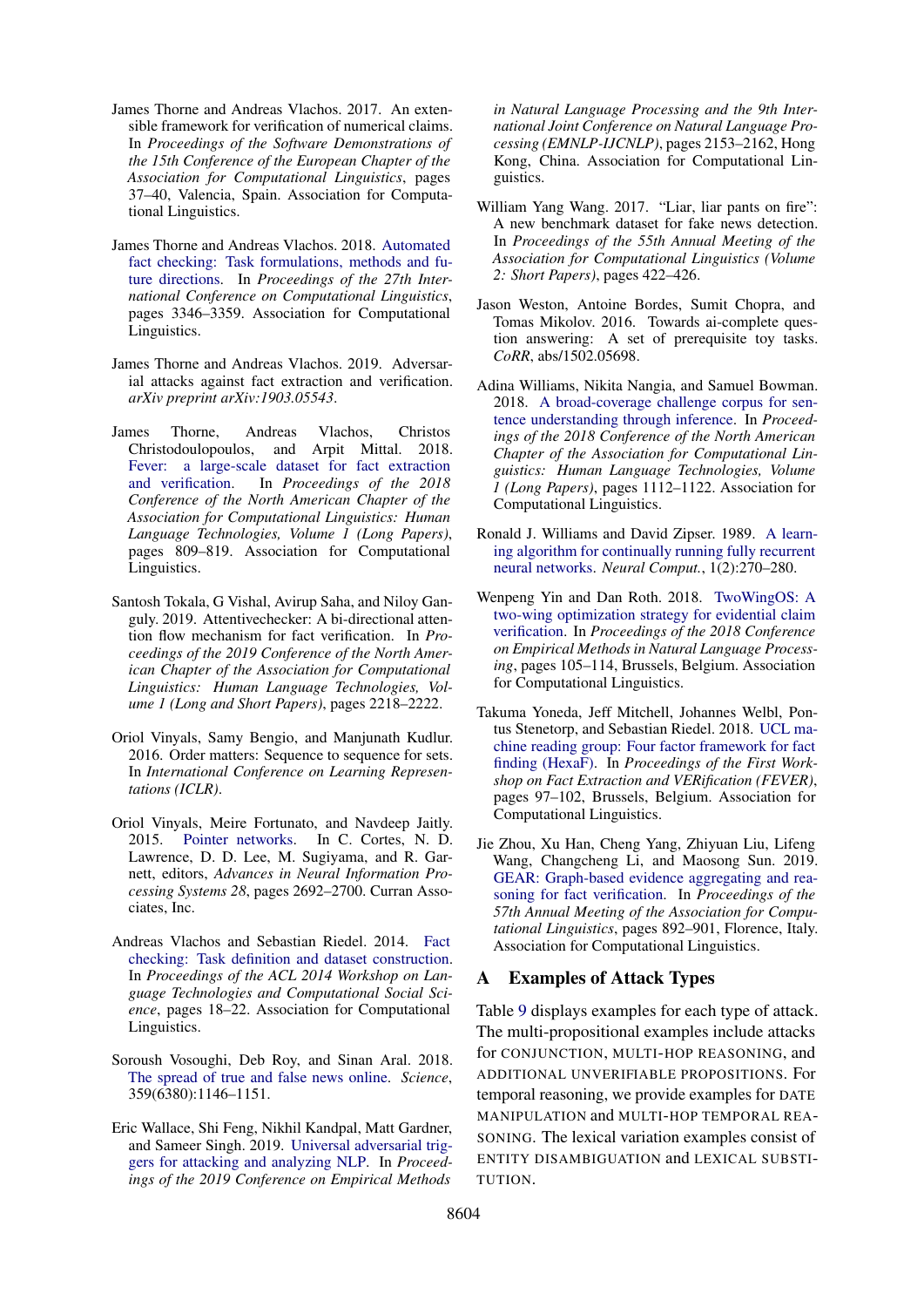<span id="page-12-0"></span>

| <b>Attack Type</b>         | Example Claim                                              | Label          | Evidence                                                                                                             |
|----------------------------|------------------------------------------------------------|----------------|----------------------------------------------------------------------------------------------------------------------|
| Conjunction                | Blue Jasmine has Sally                                     | NEI            | N/A                                                                                                                  |
|                            | Hawkins acting in it and                                   |                |                                                                                                                      |
|                            | Blue Jasmine was filmed in                                 |                |                                                                                                                      |
|                            | San Francisco.                                             |                |                                                                                                                      |
| Multi-Hop Rea-             | Goosebumps was directed                                    | $\overline{S}$ | [Goosebumps (film)] It was directed by Rob Letterman, and                                                            |
| soning                     | by Rob-Letterman the per-                                  |                | written by Darren Lemke, based from a story by Scott Alexander                                                       |
|                            | son who co-wrote Shark                                     |                | and Larry Karaszewski. [Rob Letterman] Before Letterman's                                                            |
|                            | Tale.                                                      |                | film subjects took him into outer space with Monsters vs. Aliens                                                     |
|                            |                                                            |                | (2009), he was taken underwater, having co-directed and co-                                                          |
|                            |                                                            |                | written Shark Tale.                                                                                                  |
| Additional<br>Unverifiable | Roswell is an American TV                                  | <b>NEI</b>     | N/A                                                                                                                  |
|                            | series with 61 episodes.                                   |                |                                                                                                                      |
| Propositions               |                                                            |                |                                                                                                                      |
| Date Manipula-             | Artpop was Gaga's sec-                                     | $\mathsf{R}$   | [Artpop] Gaga began planning the project in 2011, shortly after                                                      |
| tion                       | ond consecutive number-                                    |                | the launch of her second studio album, Born This Way.                                                                |
|                            | one record in the United                                   |                |                                                                                                                      |
|                            | States in 2009 before 2010.<br>Lisa Murkowski's father re- |                |                                                                                                                      |
| Multi-Hop<br>Temporal      | signed from the Senate after                               | S              | [Lisa Murkowski] She is the daughter of former U.S. Senator<br>and Governor of Alaska Frank Murkowski. Murkowski was |
| Reasoning                  | serving as Senator.                                        |                | appointed to the U.S. Senate by her father, Frank Murkowski,                                                         |
|                            |                                                            |                | who resigned his seat in December 2002 to become the Governor                                                        |
|                            |                                                            |                | of Alaska. [Frank Murkowski] He was a United States Senator                                                          |
|                            |                                                            |                | from Alaska from 1981 until 2002 and the eighth Governor of                                                          |
|                            |                                                            |                | Alaska from 2002 until 2006.                                                                                         |
| Disam-<br>Entity           | Kate Hudson is a left wing                                 | $\overline{S}$ | [Kate Hudson (activist)] Katharine Jane "Kate" Hudson (born                                                          |
| biguation                  | political activist                                         |                | 1958) is a British left wing political activist and academic who is                                                  |
|                            |                                                            |                | the General Secretary of the Campaign for Nuclear Disarmament                                                        |
|                            |                                                            |                | (CND) and National Secretary of Left Unity.                                                                          |
| Lexical Substi-            | The Last Song began film-                                  | $\mathbb{R}$   | [The Last Song (film)] Filming lasted from June 15 to August                                                         |
| tution                     | ing shooting on Monday                                     |                | 18, 2009 with much of it occurring on the islands beach and pier.                                                    |
|                            | June 14th 2009.                                            |                |                                                                                                                      |

Table 9: Examples of the seven sub-types of attacks. Claims edited with word substitution or insertion have their changes in bold. Deletions are marked in strikethrough. Wikipedia titles are represented in bold with square brackets. S: SUPPORTS R: REFUTES NEI: NOT ENOUGH INFORMATION